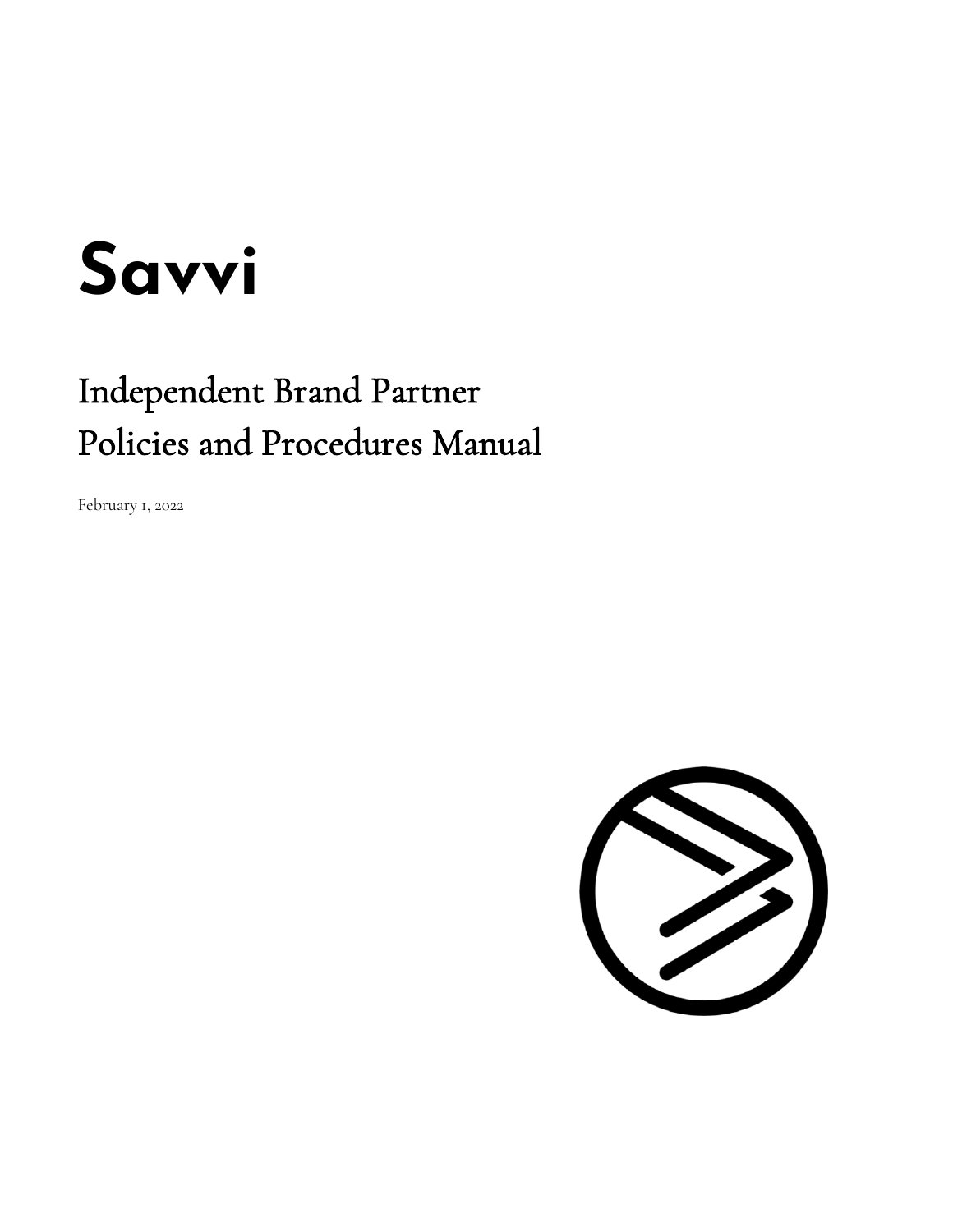#### **Contents**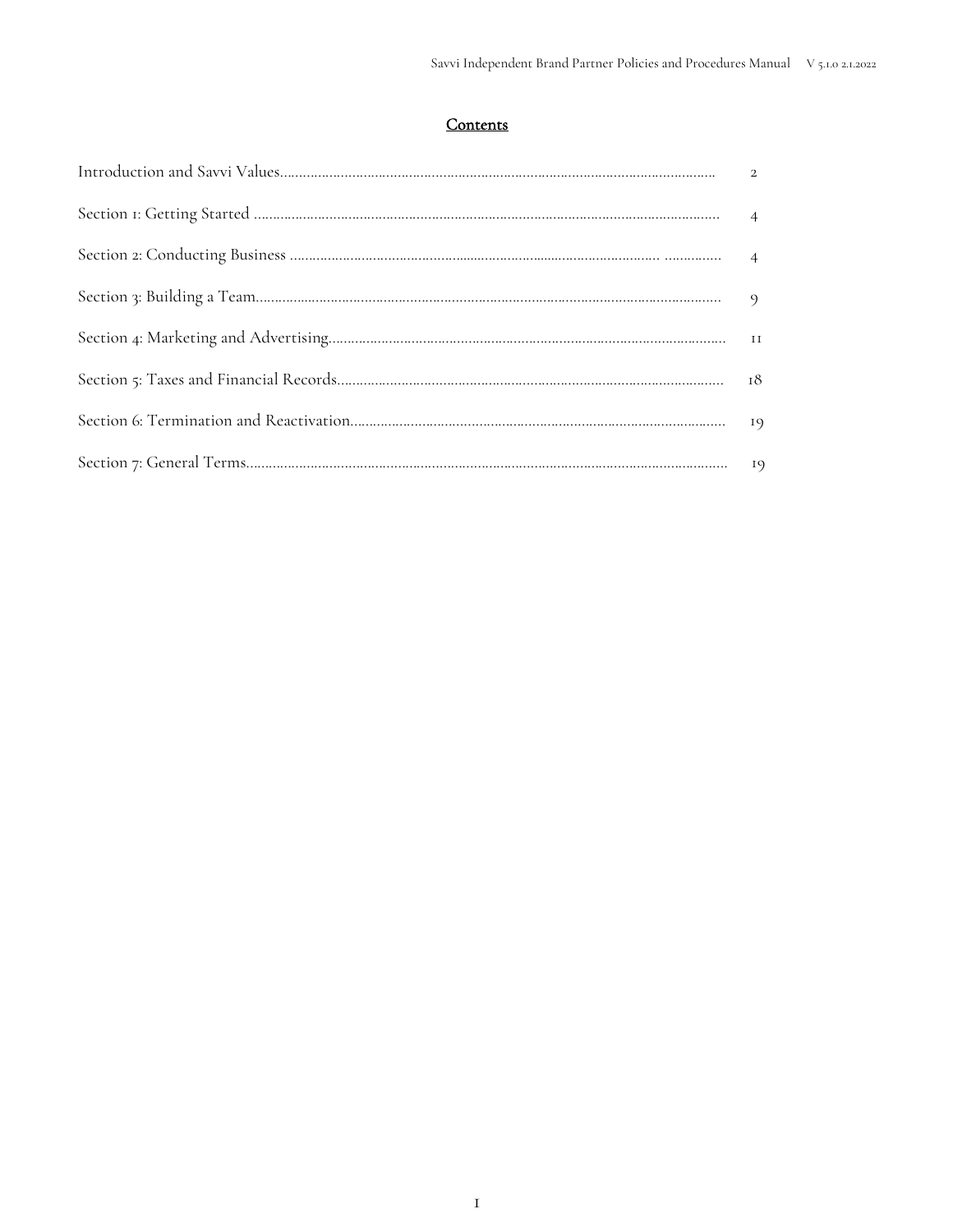#### <span id="page-2-0"></span>INTRODUCTION

Savvi is a fast growing company that is empowering women and men to start and grow their own businesses. Savvi sells an exclusive line of exciting and unique products. For more information, you can visit [www.savvi.com](http://www.savvi.com/) and [www.wearandshare.com.](https://wearandshare.com/)

#### Savvi Culture and Values

At Savvi, culture and values are vitally important both to Savvi and to our community of customers and Independent Brand Partners. We developed these Policies and Procedures to protect our culture, and by sharing our values we hope to ensure that each community member operates by a common set of rules that is fair for everyone involved.

At Savvi, we take pride in professionalism, honesty and equality. Our constant aim is to emphasize and affirm the full participation of persons in all business activities and rewards without regard to race, color, gender, sexual orientation, disability, age, religion, political affiliation, or national origin. It is extremely important that these values are also held by our community members, including our Independent Brand Partners. Because Savvi believes strongly in inclusiveness, we actively promote diversity and fair dealing among our employees and community members—in fact, we do so in all aspects of our business. In our culture, every human being has inherent worth and dignity, so we work to ensure that our employees and community members treat each other and all other persons with kindness and respect.

# General Code of Conduct

In addition to adhering to the Savvi Culture and Values described above, Independent Brand Partners agree that they will safeguard and promote the good reputation of Savvi and its products. They also agree to avoid all illegal, deceptive, misleading, unethical or immoral conduct or practices, and to exhibit high moral character in their personal and professional conduct. Independent Brand Partners shall not engage in any conduct that may damage Savvi's goodwill or reputation. While it is impossible to specify all misconduct that would be contrary to this policy, and the following list is not a limitation on the standards of conduct to which Independent Brand Partners must adhere pursuant to this policy, the following standards specifically apply to Independent Brand Partners' activities:

- Independent Brand Partners must maintain a high standard of professionalism and integrity with customers, other Independent Brand Partners, and all members of the Savvi Corporate team.
- Independent Brand Partners must conduct themselves and manage their Savvi business in a manner that will enhance their reputation and the positive reputation established by Savvi.
- Independent Brand Partners must be courteous and respectful of every person they contact regarding their Savvi activities.
- Independent Brand Partners must provide genuinely useful customer service as they develop long-term customer relationships.
- Independent Brand Partners must avoid negative comments about all members of the Savvi community including their customers, other Independent Brand Partners, all members of the Savvi Corporate team, including Savvi's officers, directors and owners, the Savvi Rewards Plan, these Policies and Procedures and Savvi's products.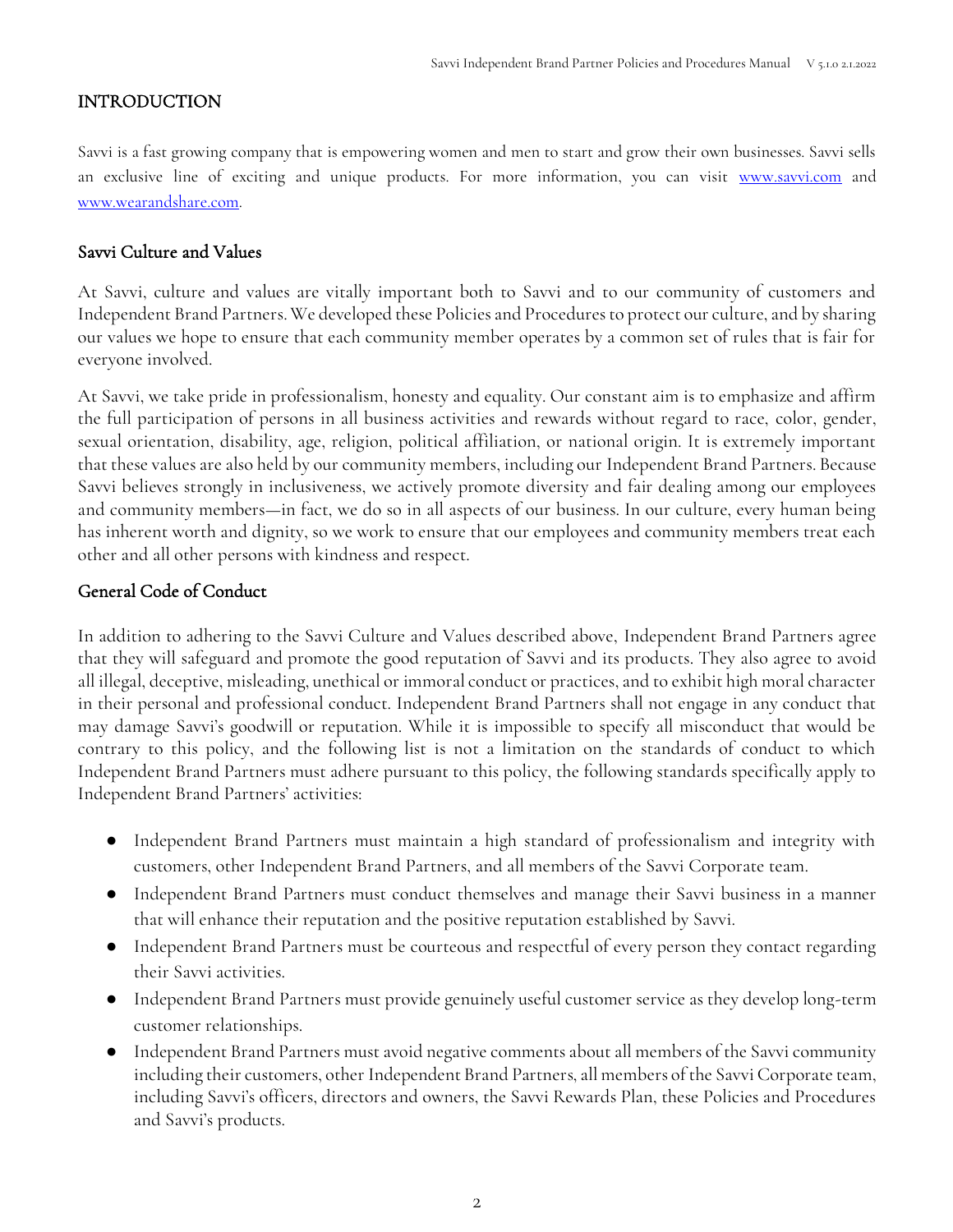- If an Independent Brand Partner Agreement is terminated for any reason, the Independent Brand Partner must discontinue using the Savvi name, and all other Savvi intellectual property, and all derivatives of such intellectual property, in postings on all social media, websites, or other promotional material.
- Deceptive conduct is always prohibited. Independent Brand Partners must ensure that their statements are truthful, fair, accurate, and not misleading.
- Independent Brand Partners may not represent or imply that any state or federal government official, agency, or body has approved or endorses Savvi, its program or products.
- Independent Brand Partners must not engage in any illegal, fraudulent, deceptive, immoral or manipulative conduct in the course of their business or their personal lives that, in Savvi's sole discretion, could damage Savvi's reputation or the positive culture that exists within the Savvi community.

# Questions and Support

If you have questions about any part of the Independent Brand Partner Agreement, you can discuss them with your Sponsor. Also, you are always welcome to contact the Savvi Customer Experience team at [support@Savvi.com.](mailto:customerservice@colorstreet.com)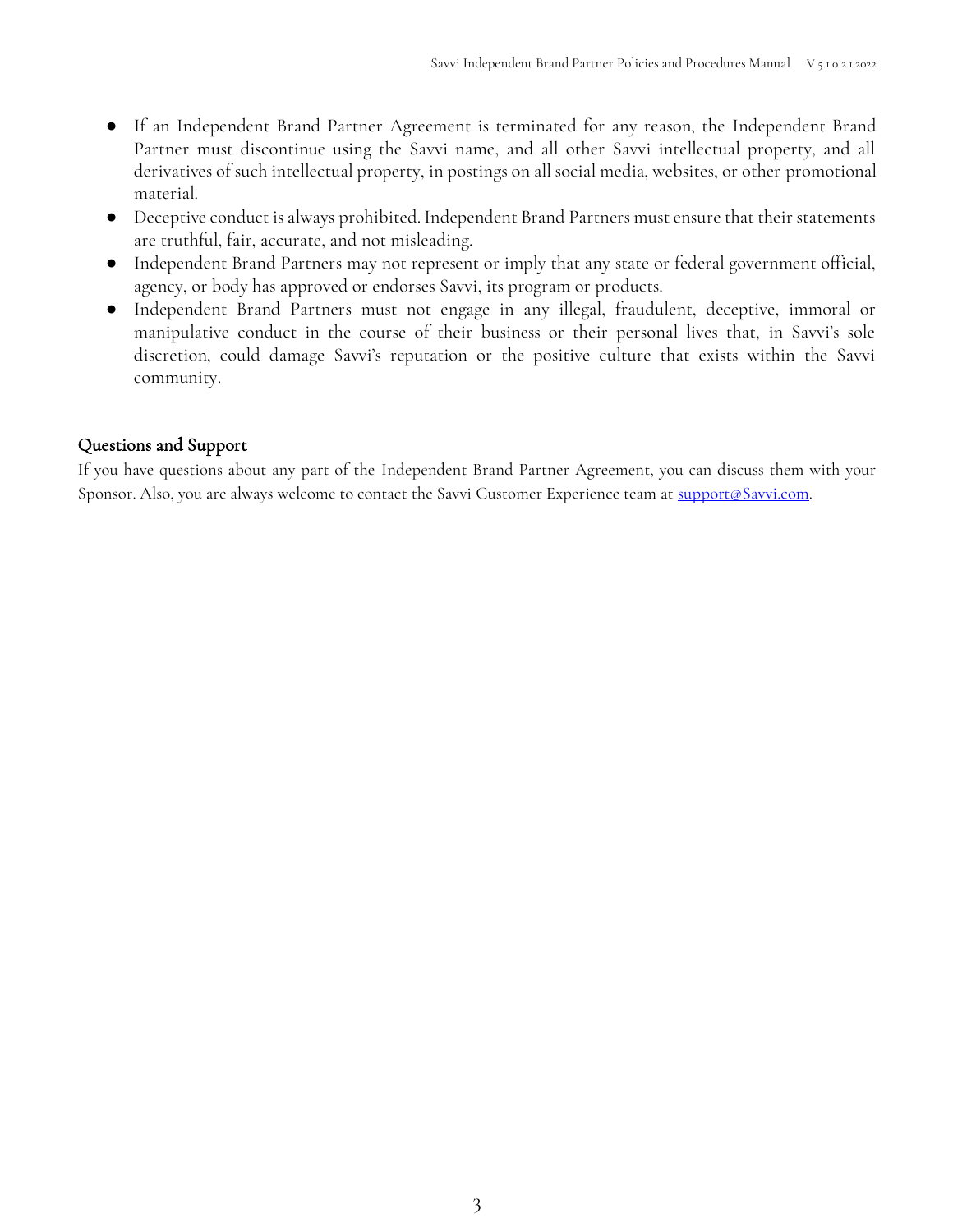#### <span id="page-4-0"></span>SECTION 1: GETTING STARTED AS AN INDEPENDENT BRAND PARTNER

#### 1.1 - Qualifications

You become a Savvi Independent Brand Partner once you have completed the Independent Brand Partner Agreement and it has been received and accepted by Savvi Corporate. Here are the requirements to be a Savvi Independent Brand Partner. You must:

- Be 18 years of age or older
- Have a valid  $SS#$ ,  $EIN#$ , or ITIN#
- Be legally eligible to work in the United States
- Have a valid credit or debit card on file with Savvi at all times
- Pay any required fee(s)

#### 1.2 – Team Structure

Savvi has a team structure that resembles a family tree; it shows the relationship between Independent Brand Partners, customers and their Sponsors. Your Sponsor is the person who enrolled you when you first entered Savvi as an Independent Brand Partner. If you did not sign up under a Sponsor, one will be assigned to you. Most of your training and information will be available to you either through your Savvi Office and through your Sponsor and their upline leaders.

#### 1.3 - No Inventory Requirements

Independent Brand Partners are not required to buy or keep inventories of any specific amount of Savvi's products. If you choose to buy Savvi's products for your personal use, you can order them directly from Savvi. Should you choose to purchase inventory that you wish to resell, you acknowledge that you do so of your own free will and not as a requirement of Savvi.

#### <span id="page-4-1"></span>SECTION 2: DOING BUSINESS AS AN INDEPENDENT BRAND PARTNER

#### 2.1 – Customer Relationships

Savvi is a direct-to-consumer business, so the bulk of your success will depend on how well you can develop positive relationships. This need to support relationship building explains why Savvi discourages customers from making onetime, impulse purchases and instead steers them toward a long-term customer relationship with you as an Independent Brand Partner. Since Savvi hosts your Savvi personal websites, presents new product offerings each week, and fulfills orders directly to customers you enroll, you agree to allow Savvi to communicate with and market directly to customers you enroll.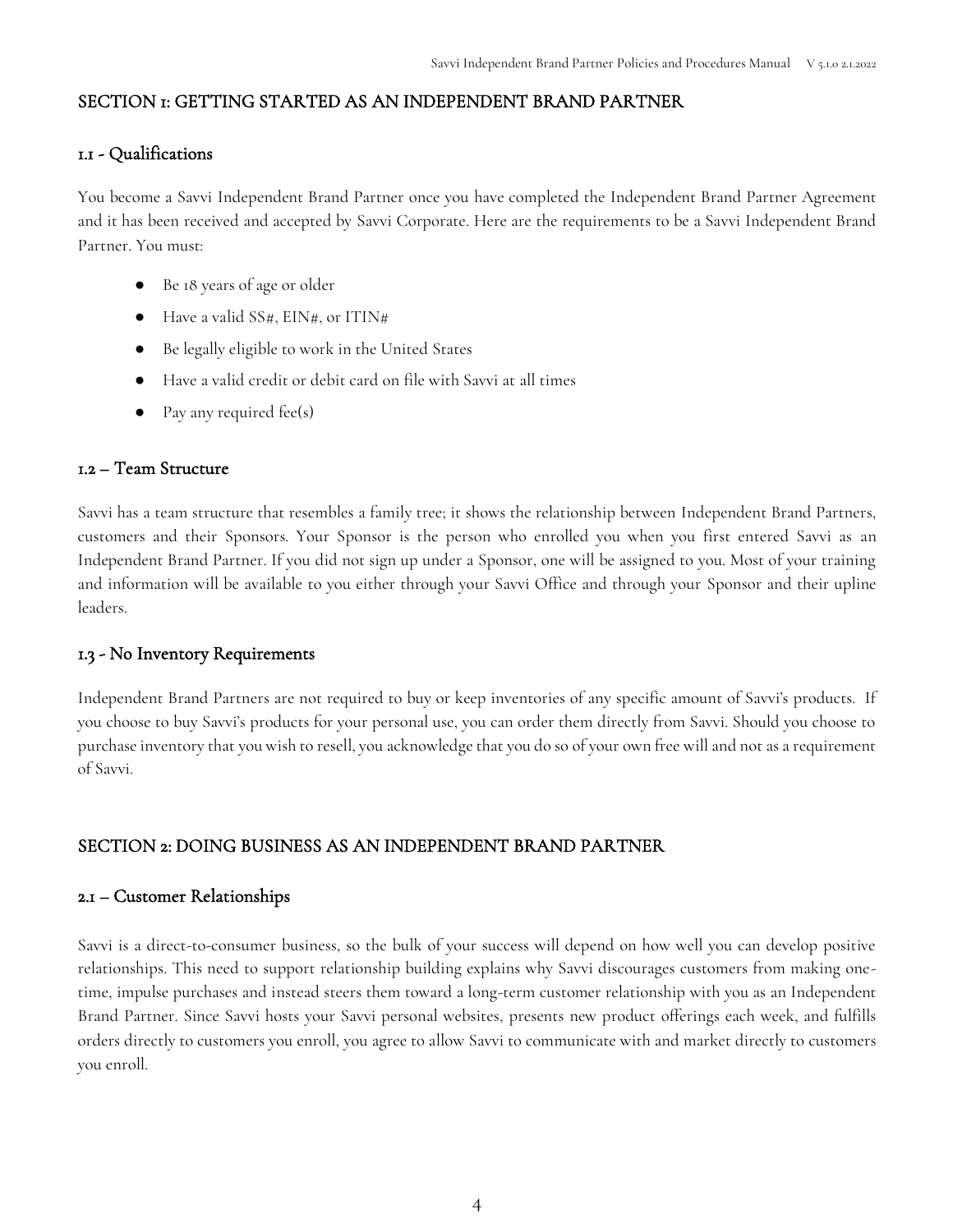#### 2.2 - Commissions Policy

With Savvi, you have the opportunity to earn income on the sale of Savvi products. Your earning capacity depends on your product sales to end customers, your active status as an Independent Brand Partner, your ability to attract and retain customers, your hard work and dedication and your monthly Paid Rank. The income you earn includes commissions from your personal customer sales volume as well as commissions from sales generated by your team of Independent Brand Partners that are earned for a given commission period. You can always view your activity and track your progress in your Savvi Office. To get more details about commissions, please read the full version of the Savvi Rewards Plan available in your Savvi Office. As an Independent Brand Partner, you agreed to the Savvi Rewards Plan when you enrolled with Savvi.

Your Sponsor may also be able to answer most of your questions about compensation or the payment timeline. Compensation will be paid in YOUR official account name through Savvi's established payment partners and *cannot be* paid otherwise. If you have any issues or discrepancies with your commission reports, please contact a Customer Experience representative right away to have it resolved.

#### 2.3 – Adjustments to Compensation

a. Compensation from product sales will be fully available to you when the product's applicable return, repurchase, and chargeback periods have all expired. If a product is returned to Savvi for a refund, is repurchased by Savvi, or if a chargeback occurs, the compensation that would have gone to you for that sale of the returned or repurchased product(s) will be recovered by Savvi. Any compensation that has already been paid to you on products that undergo chargeback, refund, or repurchase is considered unearned compensation. Unearned compensation will be deducted from any earnings to be paid during the month in which the refund is issued or in which the chargeback occurs. If there are not enough funds to cover the full refund, deductions will continue every pay period until the compensation is recovered. These deductions will be taken from the Independent Brand Partner and from any Upline Independent Brand Partners who also received compensation for the sales of the refunded products.

b. Savvi reserves the right to withhold some or all of an Independent Brand Partner's compensation as is necessary to recover unearned compensation or to comply with any wage garnishment or court order directing Savvi to retain, hold, or redirect such compensation to a third party.

#### 2.4 – Reporting Commission or Downline Tree Errors

If an Independent Brand Partner believes that Savvi has made an error in his/her compensation, the structure or organization of his/her Downline Tree, or any other error that impacts the Independent Brand Partner's compensation, he/she must report it to Savvi in writing within 60 days from the date on which the mistake occurred. While Savvi shall use its best efforts to correct errors reported more than 60 days after the date of the error, Savvi shall not be responsible to make changes or remunerate Independent Brand Partners for losses for errors that are reported more than 60 days after the error occurs.

#### 2.5 - Handling Personal Information

a. As an Independent Brand Partner, you will receive personal information from and about prospective Independent Brand Partners, customers, and other individuals. It is important that you keep this information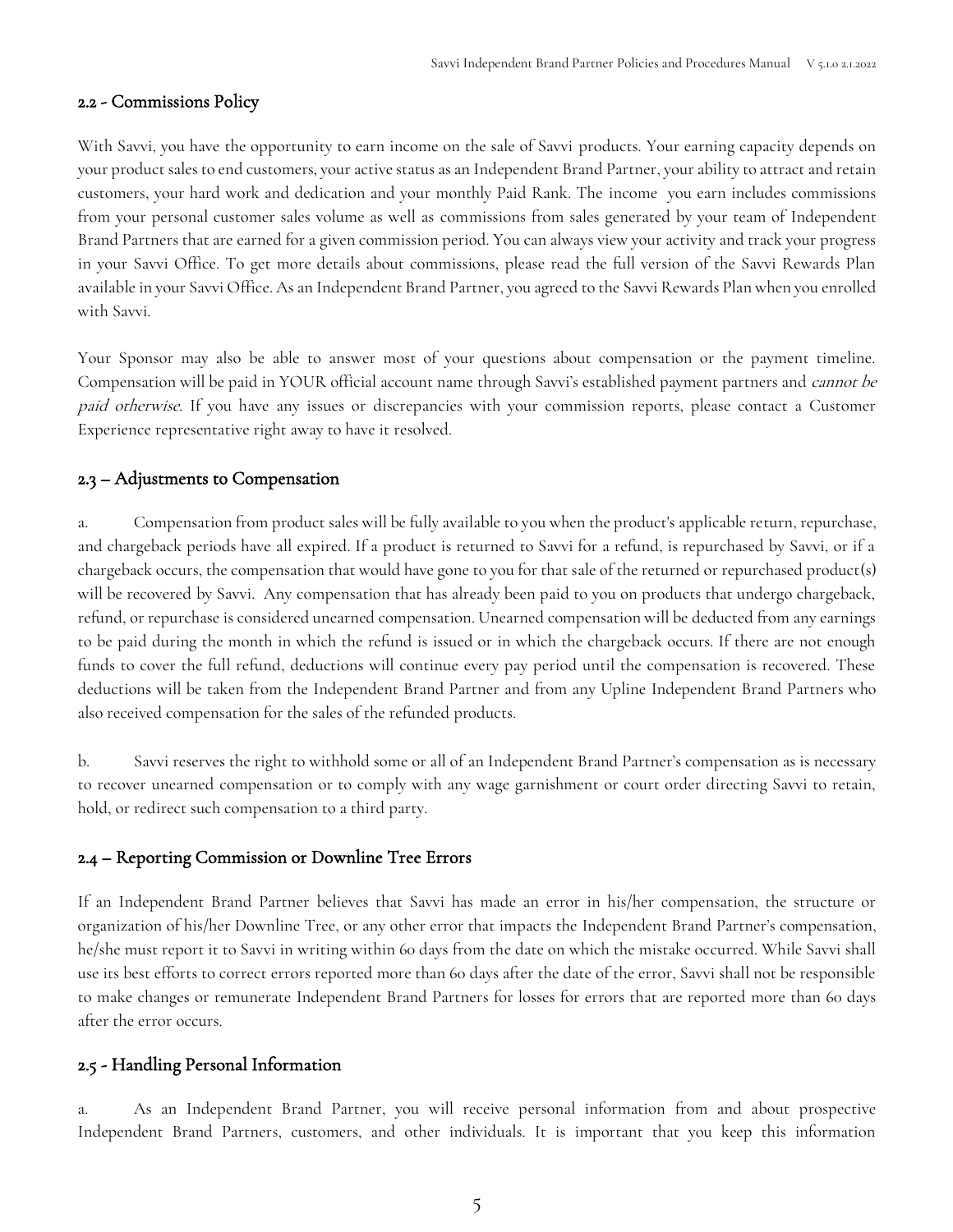confidential, as doing so helps ensure your compliance with laws and enables you to maintain your customers' trust. Personal information is any information that identifies individuals or permits you to contact them. It includes the mailing address, email address, phone number, credit card information, and purchase history belonging to a person. It also includes any other information associated with these details.

b. Since you are responsible for ensuring the security and confidentiality of the personal information you obtain from customers, be sure to shred or otherwise destroy credit card information immediately after entering a customer's order in the Savvi Office. Do not use or disclose the information on order forms for any purpose other than submitting an order or confirming the information with the customer.

c. You are responsible for protecting all personal or sensitive information from unauthorized access or disclosure. Do not share an individual's personal information, unless you have their consent. Do not communicate it to anyone who does not have a legitimate need for it. You must destroy personal information when it is no longer needed.

#### 2.6 - Give the Customer Notice and Choices

Customers may want to know why you are collecting their personal information and what you plan to do with it. You should be sensitive to their concerns and tell them what information you are collecting and with whom you will share it. You should also notify customers before or at the time you collect their personal information and always make certain that you use and share personal information only in the ways you promised. You should also give each customer the chance to choose how you communicate with them. Find out if a customer wants to receive promotional and other marketing messages from you and from Savvi and whether they prefer to receive them by e-mail, phone, text or another method of communication. This should be done before you use the communication method. That is, they should have the choice to opt-in to marketing messages; they should not be added to any communications and then required to opt out. In all cases, you must respect the customer's choices.

# 2.7 – FTC Three-Day Cooling Off Rule

a. Independent Brand Partners who sell products directly to customers from their personal inventory, referred to as an "independent retail sale," must provide their retail customers with two copies of an official Savvi sales receipt at the time of the sale and advise them of the three-day right to rescind the transaction, which is set forth on the receipt. Independent Brand Partners must maintain all retail sales receipts for a period of two years and furnish them to Savvi at Savvi's request. A Sales receipt template can be downloaded in PDF format from the Savvi Office.

b. Although Savvi has a longer retail customer guarantee policy, all independent retail sales must still comply with the FTC Three-Day Cooling Off Rule. This rule requires that you use statutory language and notice of cancellation on the retail sales receipt. The three-day right of cancellation must be orally explained to the customer and the customer must receive two copies of the notice-of-cancellation form.

#### 2.8 – Customer Service

You must provide follow-up service and assist customers with returns and questions whenever it is requested.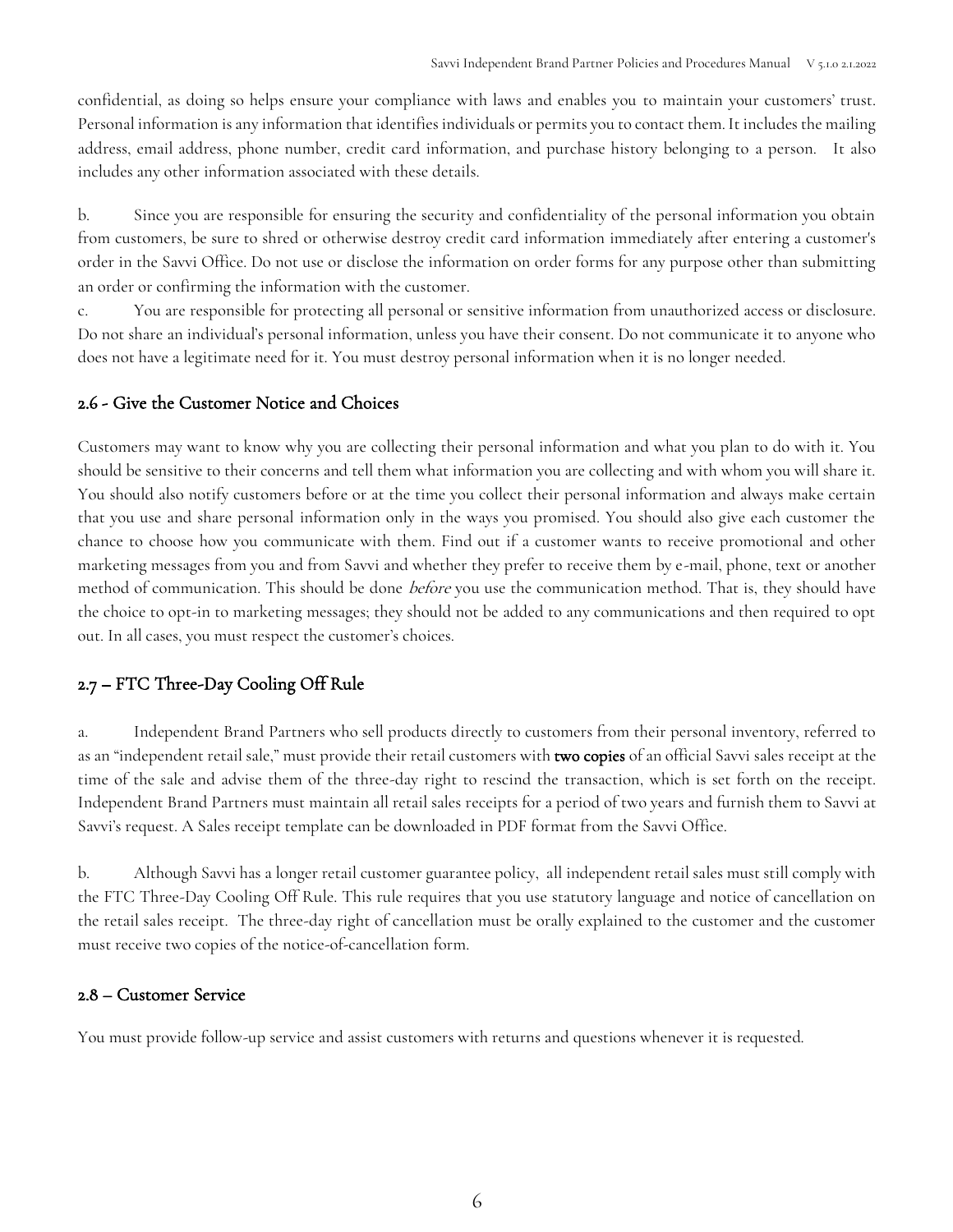#### 2.9 - Bulk Orders

a. A "Bulk Order" is an order for more than \$1,500. We recognize that there may be special situations in which you or your customers may need to place a Bulk Order. We reserve the right to accept or reject Bulk Orders in our sole discretion. Before taking or making a Bulk Order, please reach out to Customer Experience for approval. The Customer Experience team will review each request on a case-by-case basis.

b. Savvi does not offer discounts, waive shipping costs, or accept returns on Bulk Orders.

c. To ensure that all Independent Brand Partners have equal opportunity to sample new products, Bulk Orders for newly released products may not be approved within 30 days of release.

# 2.10 – Sales from One Independent Brand Partner to Another

You may not sell Savvi products, branded materials or business supplies to other Independent Brand Partners.

#### 2.11 - Bonus Buying

a. Savvi does not allow Independent Brand Partners to personally purchase Savvi products in order to qualify for compensation levels, paid ranks, or incentive programs. This unethical, prohibited practice is referred to as "Bonus Buying" and we take this very seriously. Bonus Buying may result in immediate termination of your Independent Brand Partner Agreement.

#### b. "Bonus Buying" includes, but is not limited to, the following:

- 1. The enrollment of:
	- A. Individuals into a Customer Agreement or Independent Brand Partner Agreement without their knowledge;
	- B. A non-existent individual as a customer or Independent Brand Partner; or
	- C. An existing customer or Independent Brand Partner under a different account or with an alias name.
- 2. The unauthorized use of a credit card or use of a fraudulent credit card.
- 3. Subsidizing all or part of a customer's purchase to count toward your volume or toward another team member's volume.
- 4. Paying for products, either through your account or a downline team member's account to:
	- A. Qualify for contests, promotions, personal sales requirement for bonus commissions or Paid Rank;
	- B. Avoid Compression; or
	- C. Increase sales.
- 5. The practice of "Inventory Loading" or encouraging others to do so. Inventory Loading refers to pressuring downline team members or customers to buy a large number of products in order to get benefits from those sales.
- 6. Requiring a customer to purchase a product at a specific time in order to meet certain requirements.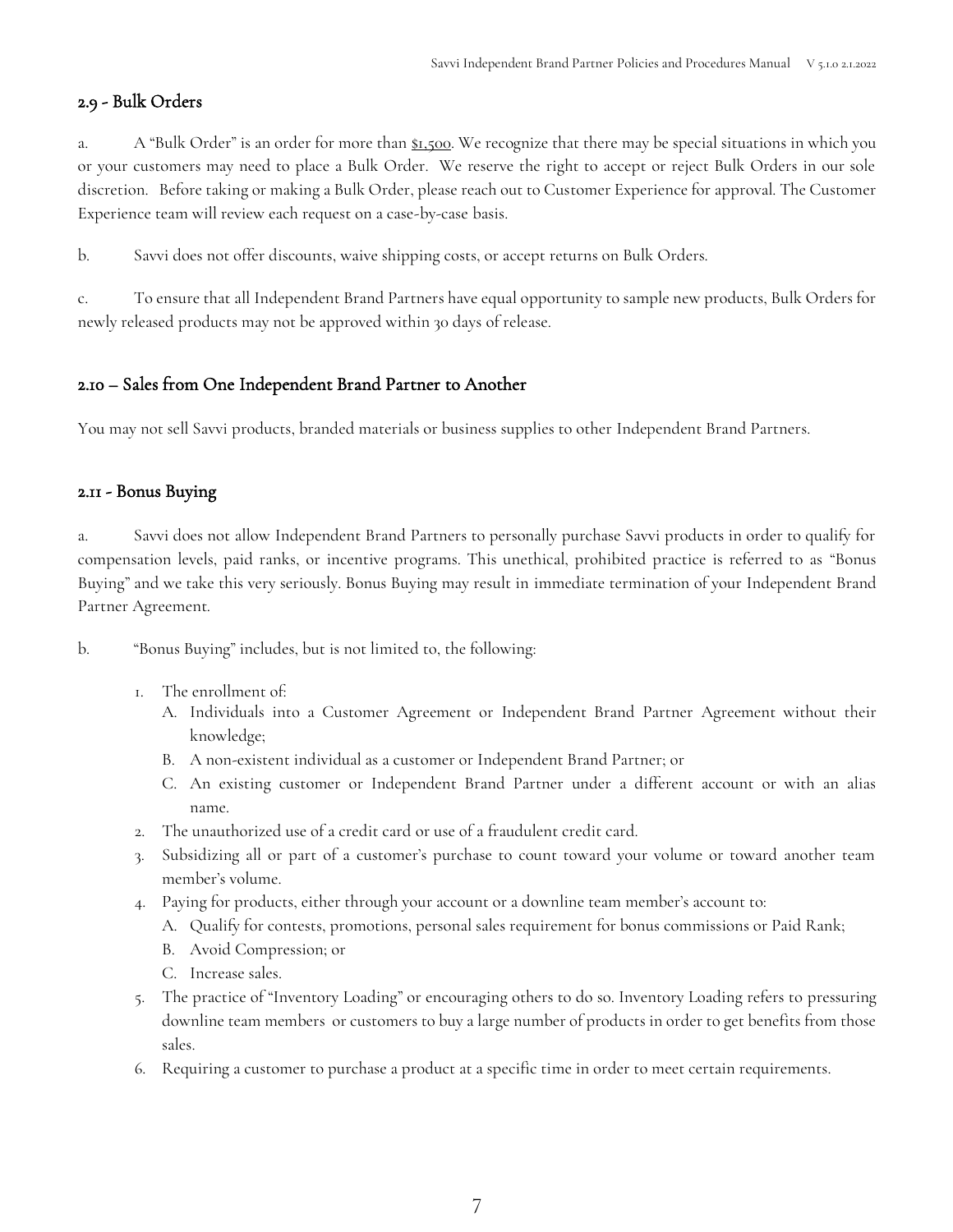c. To inhibit Bonus Buying and other potentially harmful activities, your credit card or debit card may not be used on the Account of other Independent Brand Partners or customers. Additionally, all purchases on your account must be placed on your own credit card or debit card.

d. Independent Brand Partners may on occasion run their own promotions or contests within their sales team to incentivize and motivate their team members. Such promotions must not compensate team members for enrolling customers or Independent Brand Partners but can reward them for product sales within their own customer base and sales organization. Such promotions should be short-term and not excessive. Savvi reserves the right to prohibit an Independent Brand Partner's promotions if Savvi determines in its sole discretion that an Independent Brand Partner's promotions are excessive, undesirable, or harmful in any way or violate Savvi's policies.

#### 2.12 - Inventory Loading

You may not maintain excessive inventory of Savvi products or encourage other Independent Brand Partners to do so. This is referred to as "Inventory Loading". The Savvi business model is structured in a way that it is not required for any Independent Brand Partner to purchase and carry any inventory of products. You can conduct business successfully with no inventory at all other than your personal expertise and knowledge of Savvi products. If you have booked a booth at a short-term vendor event and decide to bring products to the event, the number of products you purchase for the event must not be excessive.

#### 2.13 - Corporate Online Leads

Corporate Online Leads are customers or prospective customers who visit our corporate websites and Corporate social media pages to place an order, enroll as a new Independent Brand Partner or request information. Leads are asked to provide their zip code so that they can be assigned an Independent Brand Partner who lives in their vicinity. To be eligible to receive such leads, an Independent Brand Partner needs to achieve a minimum rank of Savvi Leader 6 in the Savvi Rewards Plan.

#### 2.14 - Training and Recognition Events

Savvi's corporate executives and staff will from time to time offer training and recognition events. These events are designed to provide you with training and information that can enhance your business. At these events you will learn more about new styles, incentive and training programs and get business updates that will be of benefit to you. These events are also excellent networking opportunities, as they will allow you to connect with other Savvi Independent Brand Partners and Savvi corporate staff members. You can learn more about these events in your Savvi Office. These events are not mandatory or required for you to succeed as an Independent Brand Partner.

# 2.15 – Income Claims

In their enthusiasm to enroll prospective Independent Brand Partners, some Independent Brand Partners are occasionally tempted to make income claims or earnings representations to demonstrate the inherent power of direct sales and multilevel marketing. This is counterproductive because new Independent Brand Partners may become disappointed very quickly if their results are not as extensive or as rapid as the results others have achieved. Savvi believes the income potential of the Savvi Rewards Plan is great enough to be highly attractive, without reporting the earnings of yourself or others. Moreover, the Federal Trade Commission and several states have laws or regulations that regulate or even prohibit certain types of income claims and testimonials made by persons engaged in direct sales or multi-level marketing. While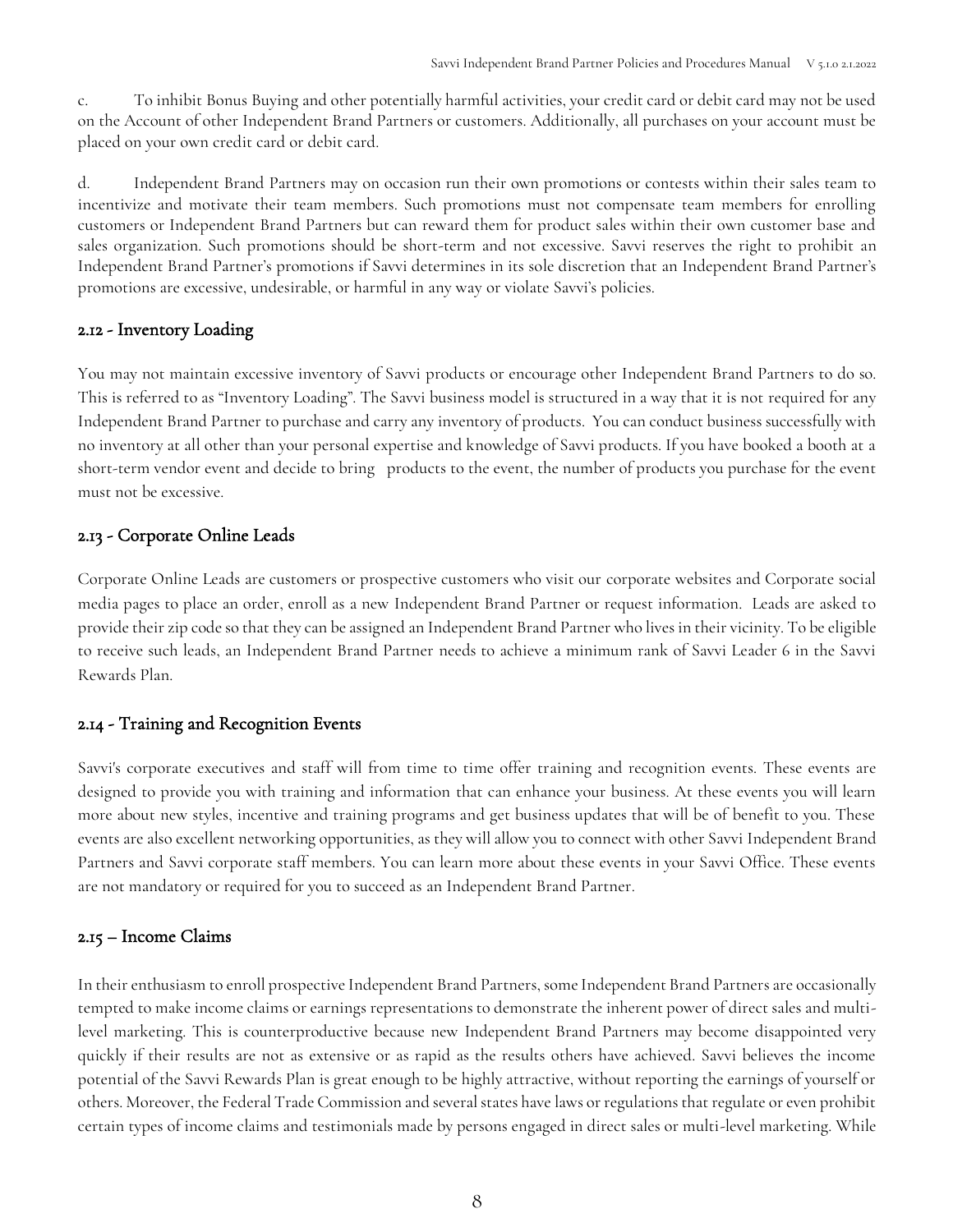Independent Brand Partners may believe it beneficial to provide copies of checks, or to disclose the earnings of themselves or others, such approaches have legal consequences that can negatively impact Savvi as well as other Independent Brand Partners unless appropriate disclosures required by law are also made contemporaneously with the income claim or earnings representation. Because Independent Brand Partners do not have the data necessary to comply with the legal requirements for making income claims, an Independent Brand Partner, when making social media posts or otherwise presenting or discussing the Savvi opportunity or Savvi Rewards Plan to a prospective Independent Brand Partner, may not make income projections, income claims, or disclose his or her Savvi income (including the showing of checks, copies of checks, bank statements, or tax records).

#### 2.16 – Rewards Plan and Business Model Claims

When presenting or discussing the Savvi opportunity, Independent Brand Partners must make it clear to prospective Independent Brand Partners and that financial success in Savvi requires commitment, effort, and sales skill, and that financial success is never guaranteed. Conversely, Independent Brand Partners must never represent that a person can be successful in the business without diligently applying themselves. Examples of misrepresentations in this area include, but are not limited to:

- It's a turnkey system.
- The system will do the work for you.
- Just get in and your downline will build through spillover.
- Just join and I'll build your downline for you.
- Savvi does all the work for you.
- You don't have to sell anything.
- All you have to do is buy your products every month.
- You get paid to wear clothes.

The above statements are just some examples of improper representations about the Rewards Plan and Savvi's business model. It is important that Independent Brand Partners do not make these, or any other representations, that could lead a prospect to believe that they can be successful as an Independent Brand Partner without commitment, effort, and sales skill.

# <span id="page-9-0"></span>SECTION 3: BUILDING A TEAM

Making retail sales to customers is the basis of the Savvi opportunity. However, building a team of Independent Brand Partners is also an integral strategy for increasing business success and income. Building a team takes substantial effort and dedication. Independent Brand Partners must exhibit integrity and loyalty in building their Savvi businesses. Following are some guidelines and rules that apply to help ensure that Independent Brand Partners are legitimately and honestly building their businesses. These guidelines and rules are not comprehensive. Savvi prohibits any activities by Independent Brand Partners to circumvent or short cut legitimate business practices in their team building efforts and reserves the right to apply sanctions to Independent Brand Partners or to terminate an Independent Brand Partner Agreement if an Independent Brand Partner engages in dishonest, unethical or illegitimate business activities.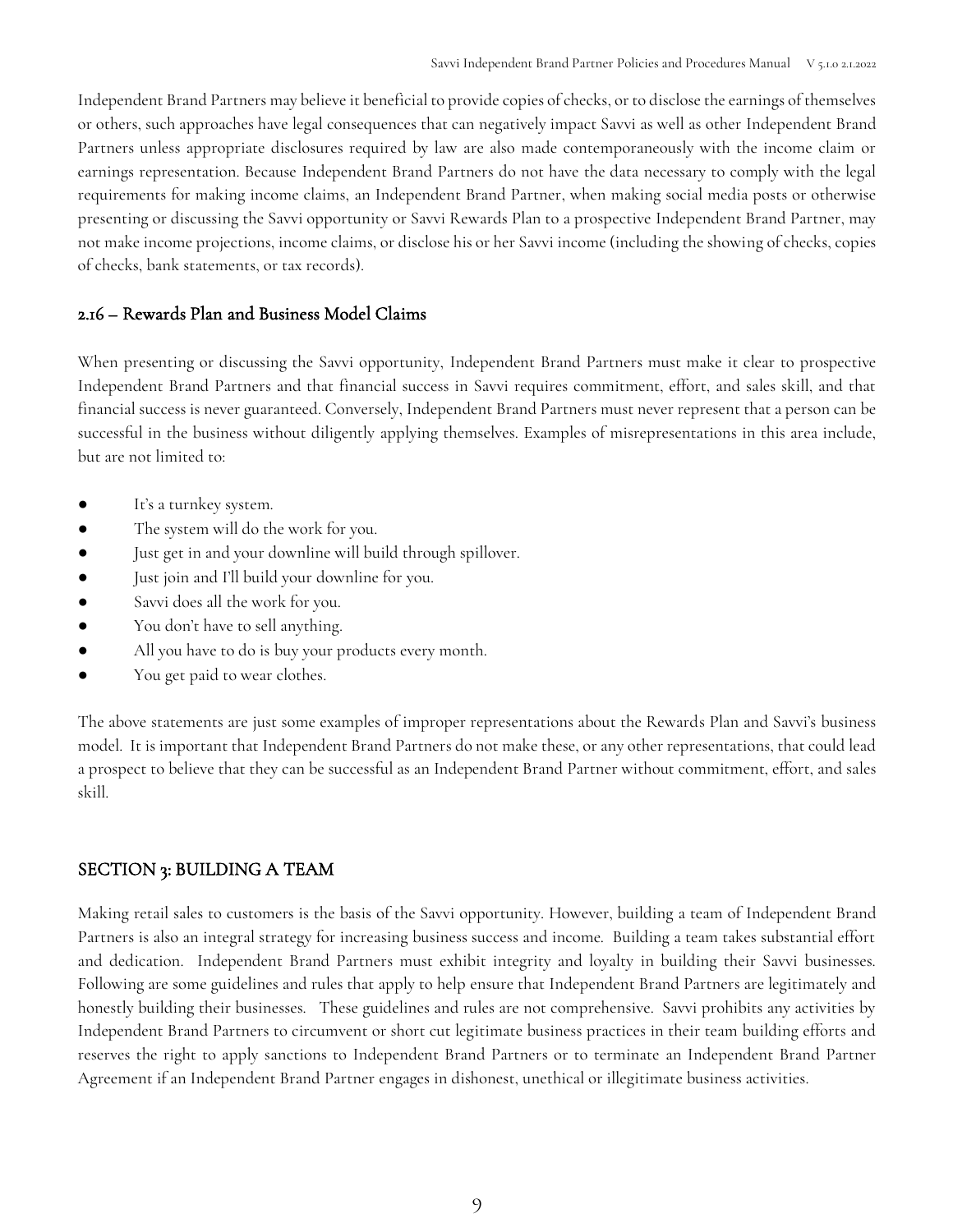# 3.1 Changing Sponsors Discouraged

Savvi strongly discourages Independent Brand Partners from changing sponsors. If you desire to change your sponsor you must terminate your Independent Brand Partner Agreement and wait six months before enrolling with another sponsor. Exceptions to this policy are generally not permitted. However, you may change your sponsor one time within three business days of your enrollment date as long as you can provide proof of a pre-existing relationship with the new sponsor. To request such a change, you must send an email to [standardsandpractices@savvi.com](mailto:standardsandpractices@savvi.com) within the three business day window. Existing Independent Brand Partners may not use this policy to poach newly enrolled Independent Brand Partners or customers (see section titled "No Poaching" below).

Changing sponsors after your first three business days must be approved in writing by Savvi's Exceptions Committee and is very rare. To request an exception, you must submit your request to Savvi's Exceptions Committee and pay a \$50 change request fee. The change request fee must be paid before the Exceptions Committee will consider your change request and is not refundable regardless of whether your request is approved or denied.

The Exceptions Committee meets monthly and will review all requests for a change in sponsorship. As part of its decision, it will consider, among other factors, the following:

- Whether your current sponsor and other Independent Brand Partners upline from you have given written consent for the sponsorship change to occur;
- Whether you have been active for the past six months;
- Whether a change in sponsorship will affect your current upline's rank or your proposed new upline's rank;
- The extent to which a change in sponsorship will affect the present or future compensation of your current upline and proposed new upline;
- The size and activity level of your current downline and customer base;
- Whether you, your current sponsor, or your proposed new sponsor have breached Savvi's Policies and Procedures at any time;
- The overall impact on Savvi's business and sponsorship structure; and
- Any other facts the Exceptions Committee deems relevant.

If the Exceptions Committee chooses to review a request for a change in sponsorship, the Exception Committee's review will result in one of three possible outcomes: (1) the request may be denied, (2) the request may be approved for only you to change your sponsor, but your current downline will remain under your current sponsor, or (3) the change may be approved for you with some or all of your current downline moving with you. All decisions of the Exceptions Committee will be final and cannot be appealed.

#### 3.2 No Cross-Sponsoring

Cross-sponsoring is strictly prohibited. Cross-sponsoring occurs whenever an Independent Brand Partner enters into a different line of sponsorship by enrolling under another sponsor. Active Independent Brand Partners are not allowed to enroll under another sponsor and any Independent Brand Partner whose account has been terminated must wait at least six months before enrolling again under a new sponsor. Cross-sponsoring also occurs when an Independent Brand Partner uses another person's name, an assumed name, a fictitious name or business entity to circumvent this policy. Cross-Sponsoring is a serious violation of Savvi's Policies and Procedures and could result in an immediate termination, even for a first offense.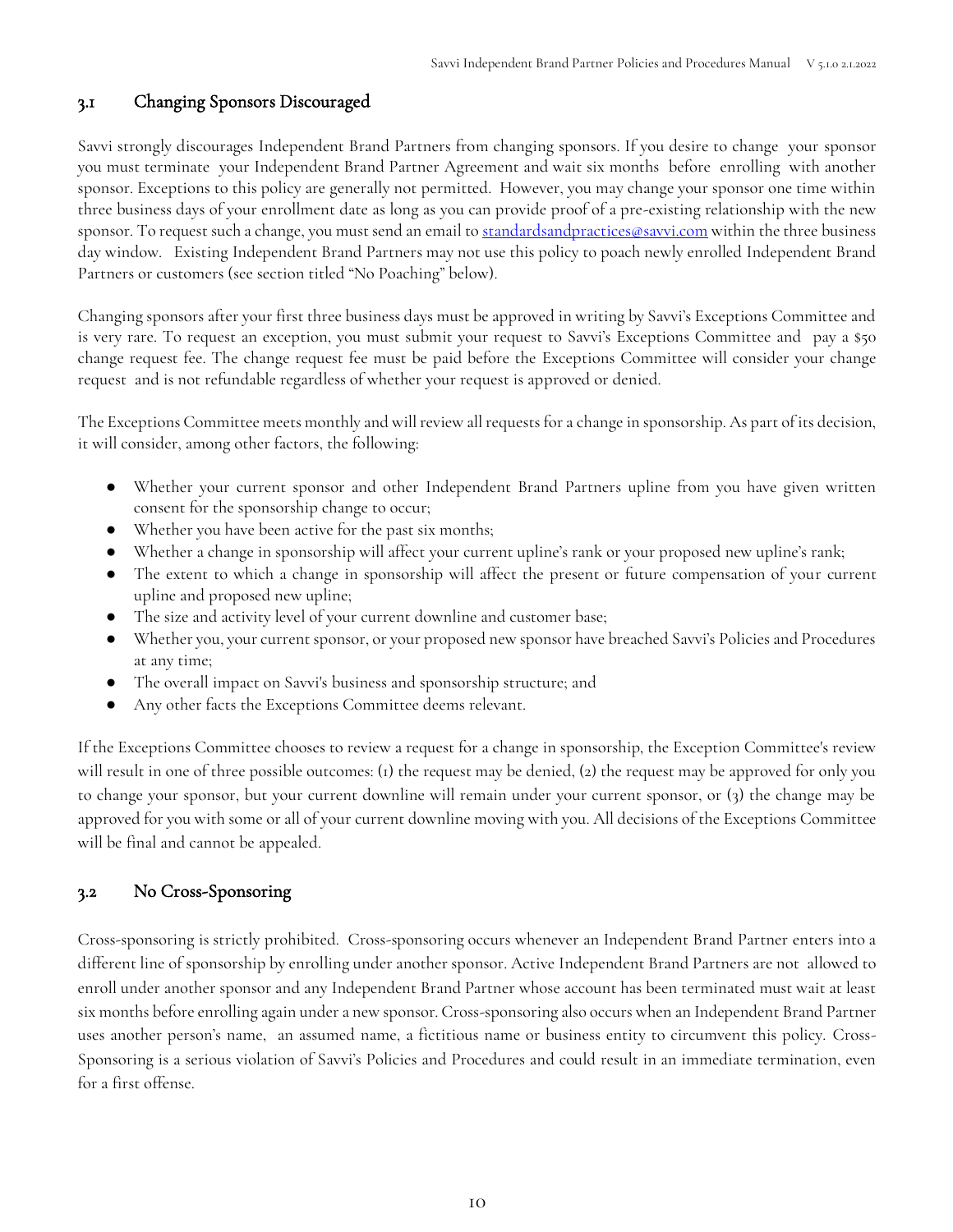#### 3.3 No Poaching

You may not poach or otherwise entice other Independent Brand Partners or their customers to join your team. Poaching occurs when you entice another Independent Brand Partner or the customer of another Independent Brand Partner to join your team or to become your customer. This may occur overtly or may be done by demeaning or discrediting another Independent Brand Partner.

#### <span id="page-11-0"></span>SECTION 4: MARKETING AND ADVERTISING

#### 4.1 – Conducting Your Savvi Business

You must at all times conduct yourself and your Savvi business in a manner that reflects favorably on Savvi and the good name, goodwill and reputation of Savvi and our products. You must not engage in deceptive, misleading or unethical conduct or practices that might negatively impact Savvi, our products or the public. The following policies govern marketing or advertising your business in any media. While we cannot list every medium or every social media platform currently available or coming in the future we reserve the right to apply all these policies to every type of medium and social media platform existing now or in the future.

#### 4.2 - Clearly Represent Your Independent Brand Partner Status

As an Independent Brand Partner for Savvi, you represent yourself and your own independent Savvi business; you do not represent the Savvi corporation or the Savvi Corporate team. Therefore, you shall not misrepresent yourself in a way that causes confusion or implies that you represent the Savvi corporation or the Savvi Corporate team. If you list contact information, you must clearly identify yourself as an "Independent Brand Partner" or a "Savvi Independent Brand Partner". You must also clearly state in all marketing materials and on public forums (including your social media pages) that you are an "Independent Brand Partner" or a "Savvi Independent Brand Partner" to make it understood that you are not an employee or agent of Savvi.

You are allowed to form your own Limited Liability Company (LLC) or other business entity for income tax purposes. If you form a limited liability company (LLC) or other business entity, you may use the business entity name in communication, marketing or advertising but must also include a link to your Savvi personal websites. The landing page of your Savvi personal websites must include your first and last name, not your business name or the name of the LLC. It must also clearly identify you as an Independent Brand Partner.

Independent Brand Partners are prohibited from selling or distributing any marketing or training materials (including recordings or digital media) which are deceptively similar in nature to those produced, published and provided by Savvi. Independent Brand Partners are also prohibited from purchasing, selling or distributing materials which imply or suggest that the materials originate from Savvi. If you create any marketing and training materials, such materials must be submitted to and approved by Savvi before you distribute the materials to other Independent Brand Partners. You may not sell or receive any compensation for such materials. Any marketing or training materials that are produced or distributed by an Independent Brand Partner should clearly identify the Independent Brand Partner who produced or is distributing the materials.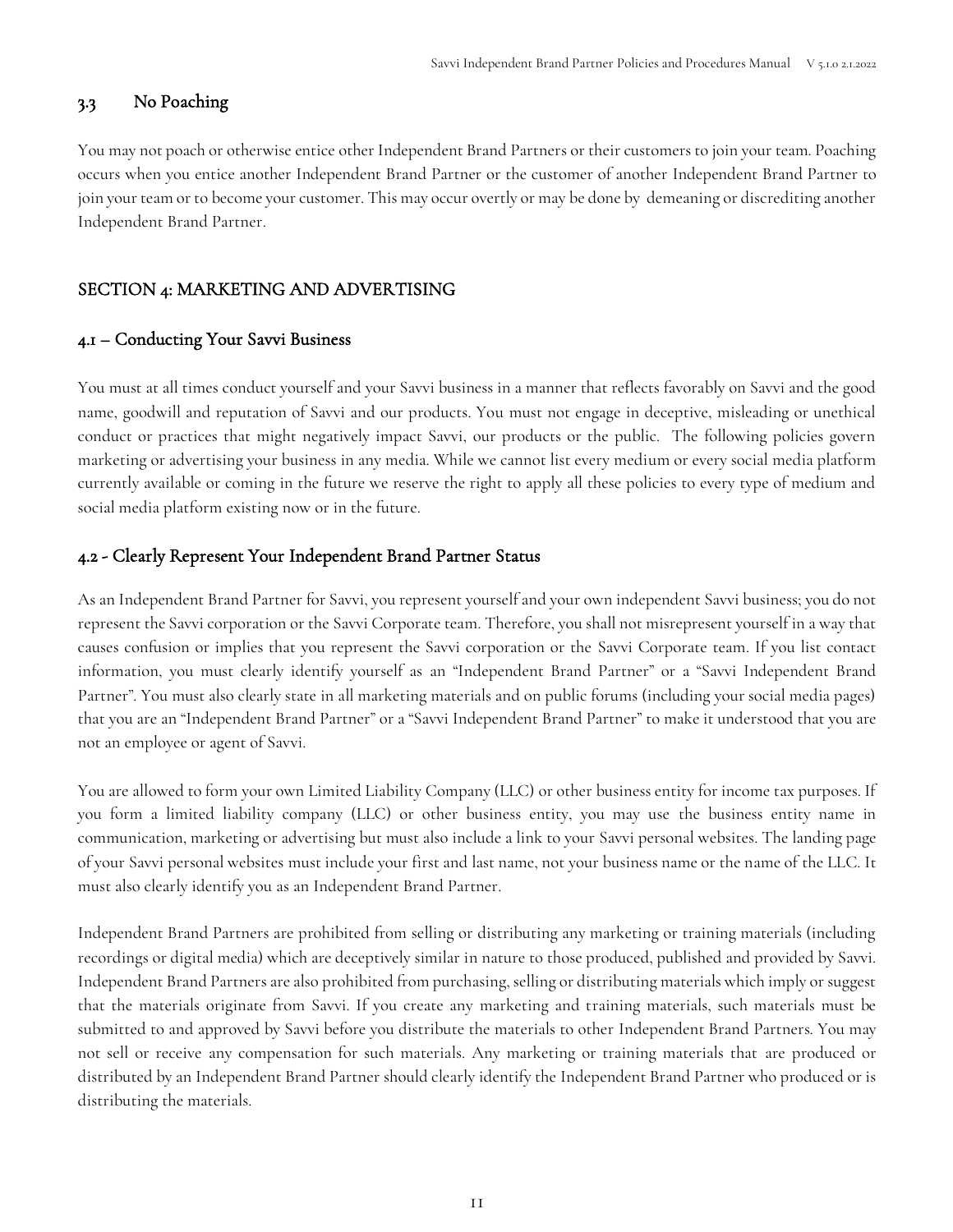# 4.3 - Advertising

a. To ensure fairness to all Independent Brand Partners, any advertising activities you engage in as an Independent Brand Partner must comply with certain restrictions. For example, Independent Brand Partners are not permitted to advertise through mass mailings, robo-dialing systems or contact centers (call centers), or any other channels deemed inappropriate by Savvi. Whatever approved methods you do use for advertising, the information the advertising contains must be accurate, professional and not misleading in any way. You are prohibited from using any platform and/or social media that interferes with Savvi intellectual property.

b. You may only run advertisements in print, online, or via social media, radio or television that clearly identify you as an Independent Brand Partner of Savvi and that do not imply that the advertisement is run by Savvi Corporate. Savvi reserves the right to disallow any advertisements that it deems misleading or harmful.

c. You may not run advertisements that offer blanket discounts.

d. Any post that links to your Savvi personal websites (see the Section titled 'Your Savvi Personal Websites') in any public online forum must link to the home page. If you want to link to a specific event or a specific product, this needs to be done in a closed group, not in any online public forum.

e. All online sales transactions of Savvi products must be conducted through your Savvi personal websites. Sales through third-party websites are strictly prohibited.

f. All media communications are handled by our Public Relations team at the Savvi Corporate offices. Accordingly, please do not reach out directly to celebrities, national magazines, news bloggers or other media outlets on behalf of Savvi via any other social media platform or communication mode. Please see the Section titled 'Media Engagement' for more details.

g. You may not post job postings or other online applications or forms that advertise a job opening with the intent to use information collected from the posting or form to recruit prospective Independent Brand Partners.

h. Independent Brand Partners are solely responsible for any posts and online activity related to their Savvi businesses. If you create, operate or own a website or blog, you may not sell Savvi products, offer Savvi products, book an event or sponsor an Independent Brand Partner via the site itself. You may include links in such a blog or website to your Savvi personal websites. All links must go back to the home page of your Savvi personal websites. Any SEO or SEM for this website, blog or internet site must not include any past or present Savvi Trademarks. If you feature any other Independent Brand Partners on such platforms, you must first get their permission. You must also be sure to represent yourself as an Independent Brand Partner so that there will be no confusion regarding whether you are a Savvi corporate employee. Even if you do not own or operate a blog or website, any comments or posts you make to such sites or that can be traced to Savvi will be your personal responsibility.

# 4.4 - Social Media

a. The following requirements apply to the use of social media in connection with your Savvi business: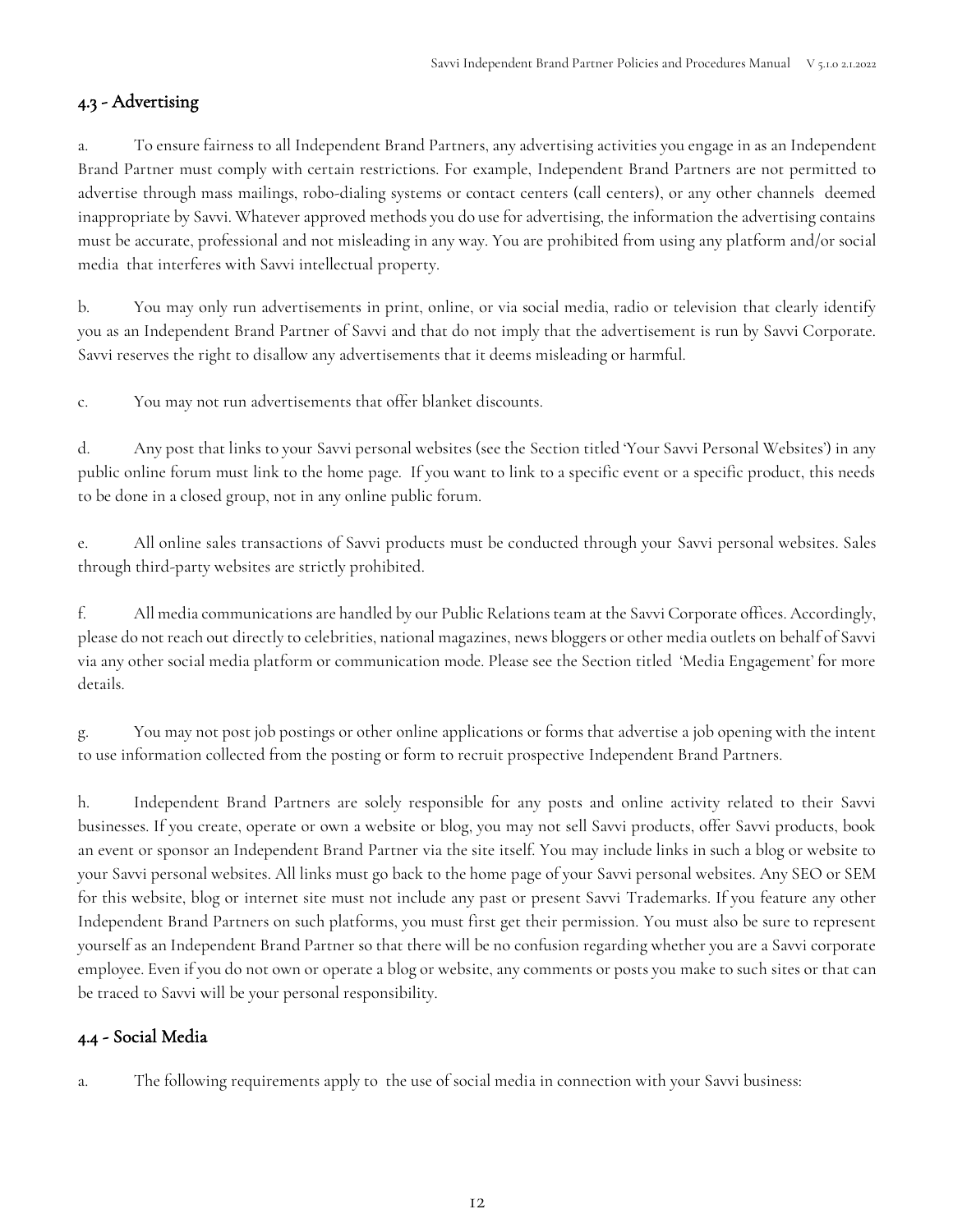- 1. We recommend starting a new social media profile or business page for your Savvi business on each given social media platform. This will help ensure that your activities as an Independent Brand Partner are kept separate from your personal social media activities.
- 2. You may not use any derivative of the Savvi name in any social networking account names, website URLs, email addresses or your personal website extensions unless it also includes your personal name (for example, SavviByJaneDoe).

b. You may promote your Savvi business and Savvi products on social media, but you may not use social media sites to promote Savvi products at unauthorized discount prices. You may offer samples to potential customers and Independent Brand Partners, but Savvi reserves the right to prohibit excessive use of samples.

c. Whether you create a social media profile or business on a social media platform to promote your Savvi business or use your existing social media profile(s) or account(s) to promote your Savvi business, you must adhere to the following requirements:

- 1. You must comply with the policies of each social media website or network.
- 2. You must never post anything that is false, misleading or deceptive. This includes, but is not limited to, false or deceptive postings about Savvi, Savvi products, the Savvi opportunity, the owners or employees of Savvi, or other Independent Brand Partners. Additionally, Independent Brand Partners should never post or link to or from any postings or other material that reflects negatively on Savvi, Savvi products, the Savvi business model, or the owners or employees of Savvi, or other Independent Brand Partners.
- 3. You must never post personal information about other Independent Brand Partners or Savvi customers. See section titled Handling Personal Information.
- 4. While you are an active Independent Brand Partner of Savvi and for a period of 12 months following the termination of your Independent Brand Partner Agreement, you must not use your Savvi related social media accounts to solicit anyone to join another direct selling, party plan, multilevel, or network marketing program.
- 5. Any social media accounts, pages or posts you use or create must identify you as the Independent Brand Partner and must not give the impression that it is a Savvi company or corporate run page or post. You may not create job postings on LinkedIn that are linked to Savvi's corporate LinkedIn page.
- 6. You must never post or include links to any posts or other material that is or may be considered:
	- sexually explicit, obscene or pornographic;
	- offensive, profane, threatening, harmful, hateful, defamatory, libelous, harassing, racist or discriminatory;
	- an encouragement or promotion of any unethical, immoral or unlawful behavior;
	- an attack on any individual, group or entity;
	- in violation of any intellectual property rights of Savvi or any other third party; or
	- inconsistent with the terms and conditions of the Independent Brand Partner Agreement or these Policies and Procedures.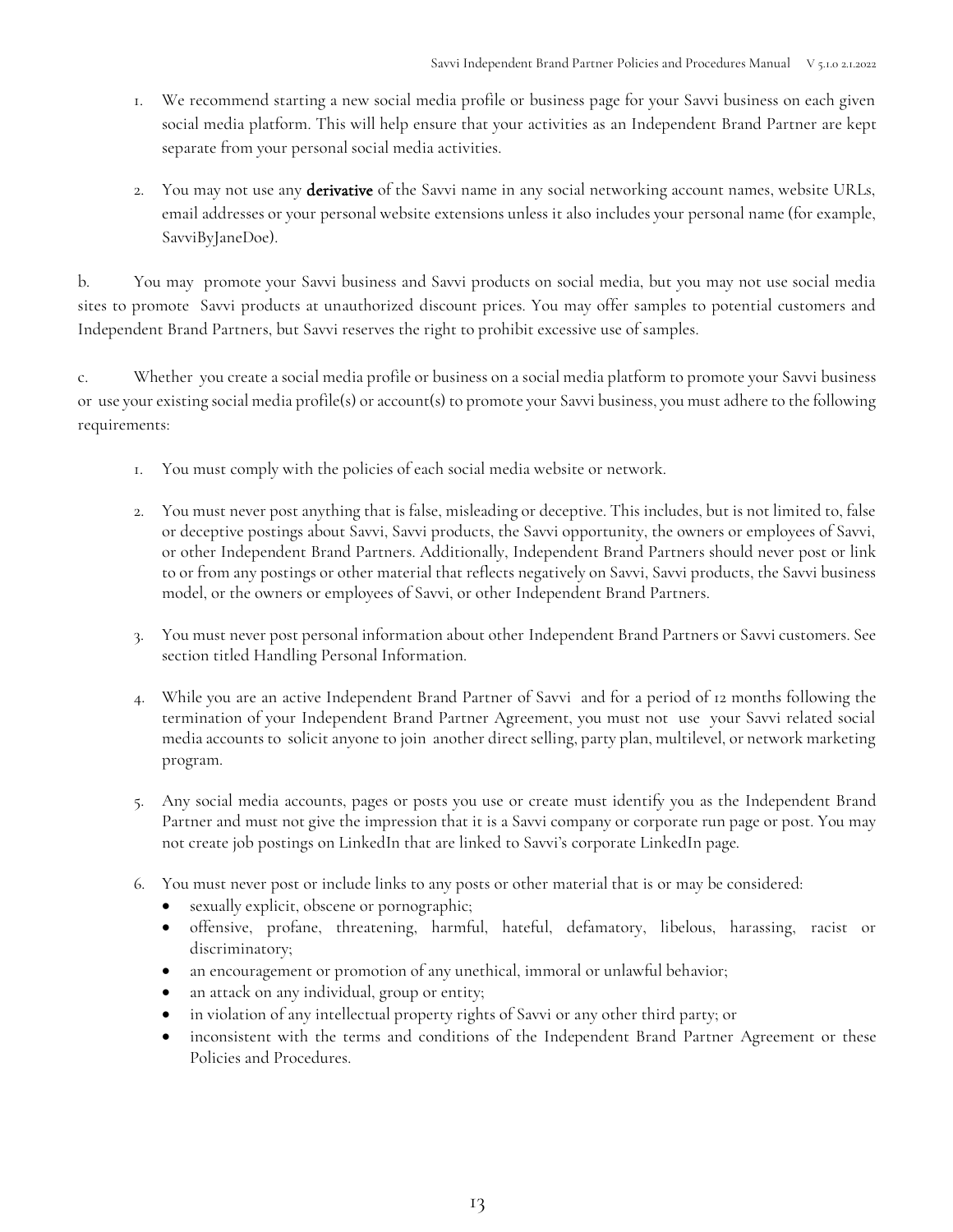d. If your Independent Brand Partner Agreement is terminated for any reason, you must immediately remove references to Savvi from any social networking profile(s) used by you within three (3) calendar days after the date of termination.

#### 4.5 - Communications

a. Any unsolicited communications used to advertise, promote, attempt to sell Savvi products or recruit people to your Savvi business must be sent by you, individually and personally, and cannot be sent via bulk-email, faxes, automated telephone communications, bulk-text messages, paid third-party services, contact centers, or other means of automated or third-party assisted communications.

b. All electronic communications you send in connection with Savvi or your Savvi business must meet the following requirements:

- 1. The communication must clearly identify you as the sender of the communication and as an Independent Brand Partner of Savvi.
- 2. The communication must include your accurate return email address or text number.
- 3. The communication must include a notice that lets the receiver know that he/she may reply to the communication via the return email address or text number provided, change communication preferences, or opt-out of future communications.

c. In addition to the above requirements, you must not use deceptive subject lines or false header information, and you must promptly honor opt-out requests. Please also make sure to review the Sections titled "Handling Personal Information" and "Give the Customer Notice and Choices."

# 4.6 - Marketing Materials and Restricted Use of Savvi Trademarks and Content

a. At Savvi, our goal is to provide you with the materials you need to successfully market your business. However, if you feel the need to create your own marketing materials, you must ensure they fully comply with the terms of the Independent Brand Partner Agreement and these Policies and Procedures, including the following:

- Savvi Trademarks: The name "Savvi" and other names or logos as may be adopted by Savvi are proprietary trade names, trademarks and service marks of Savvi (collectively, "Savvi Trademarks"). Savvi grants Independent Brand Partners a limited license to use the Savvi Trademarks in promotional media for so long as the Independent Brand Partner Agreement is in effect. Upon cancellation of an Independent Brand Partner Agreement for any reason, the license shall expire, and the Independent Brand Partner shall immediately discontinue all use of the Savvi Trademarks. Under no circumstances may an Independent Brand Partner use any of the Savvi Trademarks, or any derivative thereof, in any website domain name or non-compliant marketing materials. The use of Savvi Trademarks in a social media handle, social media name, social media group name or address, or email address is only permitted if it also contains your personal name (for example, SavviByJaneDoe).
- Savvi Content: Savvi commonly produces live and recorded events as well as webinars and telephone conference calls. During these events Savvi Corporate executives, Independent Brand Partners, and guests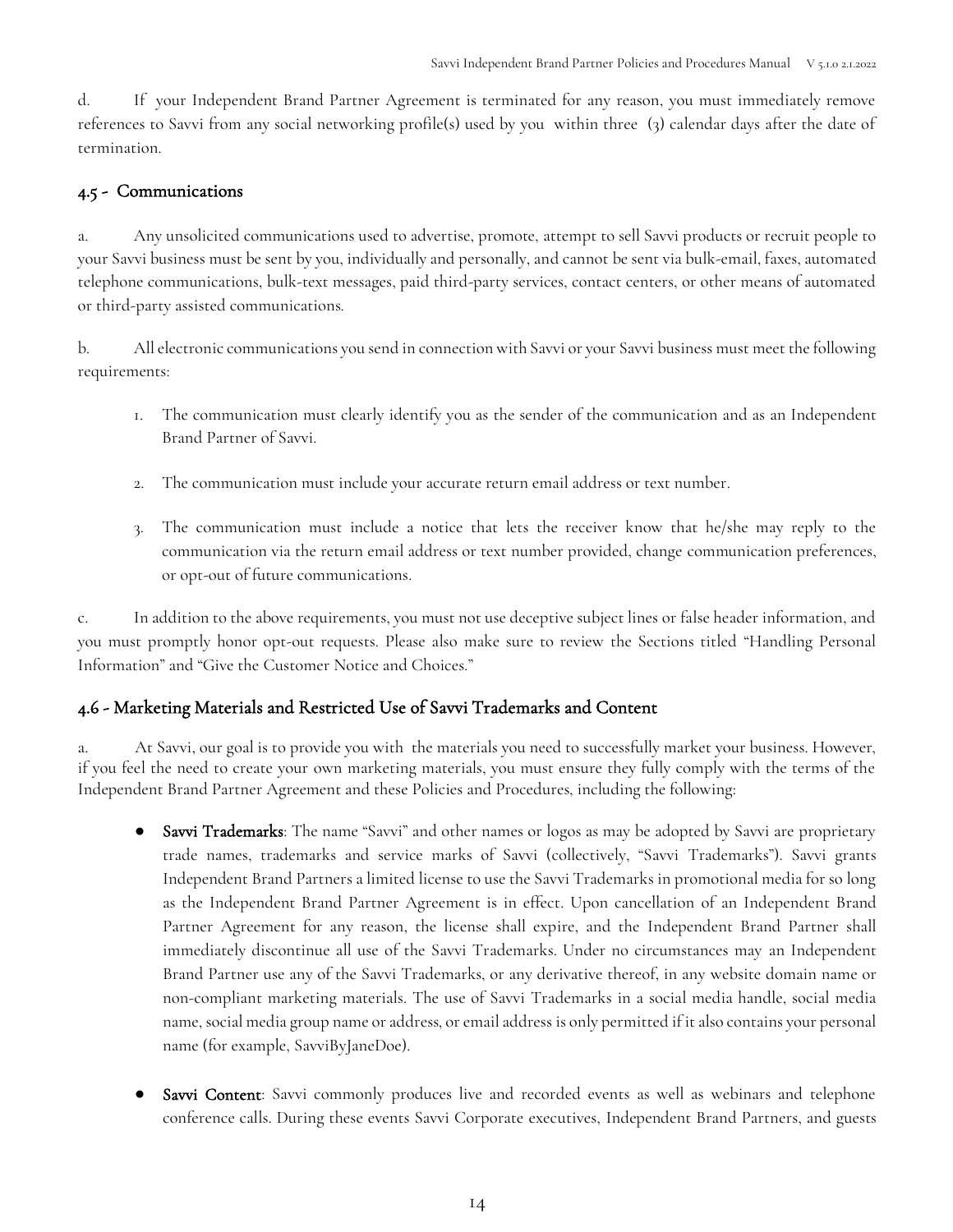may appear and speak. The content of such events is copyrighted material that is owned exclusively by Savvi. Independent Brand Partners may not record Savvi events or functions for any reason, whether such event is live, a webinar, via conference call, or delivered through any other medium. In addition, Savvi produced marketing materials, videos, audios, podcasts, and printed materials are copyrighted. Such copyrighted materials are collectively referred to as "Savvi Content". Independent Brand Partners shall not copy any Savvi Content for their personal or business use without Savvi's prior written approval. Independent Brand Partners have approval to download, print, and/or copy Savvi Content obtained from the marketing section of the Savvi Office provided no impermissible alterations are made to such materials and all copyright and trademark notifications are preserved.

b. Savvi Trademarks and Savvi Content are valuable business assets that support a unique and fair opportunity for Independent Brand Partners. Savvi Independent Brand Partners therefore have a mutual interest in protecting the integrity of the Savvi Brand. According to the terms of your Independent Brand Partner Agreement, Savvi is the sole and exclusive owner of Savvi Trademarks and Savvi Content. You have a limited right to use the Savvi Trademarks and Savvi Content solely to promote your Savvi business.

c. As an Independent Brand Partner, you may use only the current logos, Savvi Trademarks, and Savvi Content that is available in the Marketing section of your Savvi Office. Any marketing materials you create must maintain the integrity of the Savvi Brand; they must comply with the Savvi Policies and Procedures and all applicable laws.

- d. In addition, Independent Brand Partners must not:
	- 1. Edit, alter or customize any Savvi Trademark, including logos approved for use, or Savvi Content in any manner. Adding text to a logo or image is permitted as long as it is not misleading or is not a violation of Savvi's other policies and procedures.
	- 2. Use any trademark or service mark that is similar to or may be confused with any Savvi Trademark or Savvi Content.
	- 3. Combine any Savvi Trademark or Savvi Content with any other trademarks or service marks.
	- 4. Use Savvi Trademarks or Savvi Content in connection with any other business or opportunity.
	- 5. Use Savvi Trademarks or Savvi Content in connection with any products or sales tools that are not genuine Savvi products or sold through Savvi online and offline stores.
	- 6. Profit from the use of Savvi Brand trademarked names except as permitted by your Independent Brand Partner Agreement.
	- 7. Use Savvi Trademarks or Savvi Content in connection with Google AdWords or other paid search engine optimization strategies. This includes the use of your Savvi personal websites since this contains branded domain names, such as "wearandshare.com" and "Savvi.com." This reduces any confusion between your Savvi personal websites and Savvi Corporate websites.
	- 8. Register or attempt to register any Savvi Trademarks or similar marks in any class of products or services anywhere in the world.

e. Report Infringement of Intellectual Property: Savvi is committed to protecting and enforcing its intellectual property rights. If an Independent Brand Partner is aware of any infringement, they should report such infringement to standardsandpractices@Savvi.com.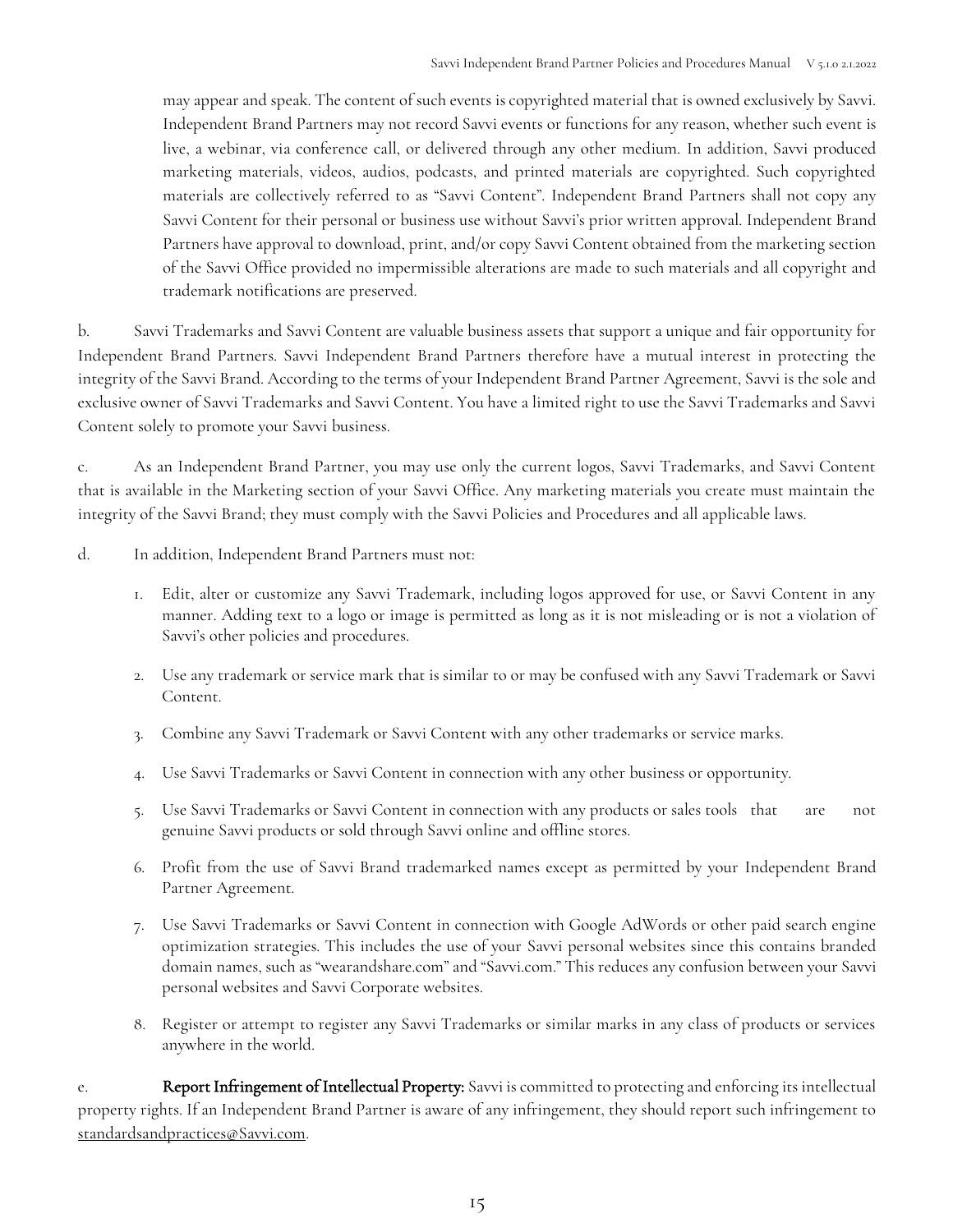#### 4.7 – Restricted Use of Third-Party Trademarks

If you create your own marketing materials, then in addition to following the policies outlined in the preceding Section, you must also avoid all use of trademark-protected names, phrases, logos or images of third parties or other brands. Without the consent of the owner, you are not to use another person's trademark-protected words, phrases, symbols, designs, or image. These are used to identify and distinguish the source of the goods or services of one party from those of others. They must not be used in conjunction with any materials used to promote Savvi's activities. You are also not allowed to combine such trademarks, words, phrases, or symbols in any way, as these trademarks may still be identifiable as belonging to a third party. Even if you feel you obtained a given image from a credible source, your use of the image can still be in violation of another person's rights. In order to avoid creating personal liability issues for yourself as well as for Savvi, you must be extremely cautious about this issue when you create your own marketing materials.

#### 4.8 - Co-Mingling and Marketing of Brands

You may not market any Savvi products or the Savvi Brand on the same social media post, video, web page or blog post of another brand in the direct sales, network marketing or multi-level marketing space.

#### 4.9 - Your Savvi Personal Websites

We highly encourage you to market your Savvi personal website links in order to drive online sales to your business. However, you may not use any paid type of search engine optimization or search engine marketing strategies for your Savvi personal websites, such as Google AdWords.

- You may not market your Savvi personal websites on any Savvi Corporate social media pages such as Facebook, Twitter, and Instagram or any similar service. For example, if a customer posts a comment on a Savvi Corporate social media page requesting to buy an item or host an event, you may not post your Savvi personal website link in response.
- Any personal extension you add to the URL of your Savvi personal websites must identify you clearly and accurately without creating confusion or implying that you represent Savvi Corporate. If Savvi determines that the Savvi personal website extension you selected creates confusion as to your status as an Independent Brand Partner, you will be required to change it. If you have any questions about the effectiveness of your extension or whether the extension could cause confusion, please contact Customer Experience before you invest in any marketing materials that use that extension.

#### 4.10 - Naming: Website URLs, Email Addresses and Social Networking Accounts

You may not use an altered form of any Savvi trademark, trade name, or product name in an independent website URL. You must also avoid using these in your email address or account names for social networking sites unless it also contains your personal name (for example, SavviByJaneDoe). The marketing section of your Savvi Office includes a listing of current Savvi trademarks and service marks.

#### 4.11 – Independent Brand Partner to Independent Brand Partner Marketing and Services Restrictions

As an Independent Brand Partner, you are not allowed to promote any non-Savvi marketing services or business aids of any kind to another Independent Brand Partner for use in such other Independent Brand Partner's Savvi business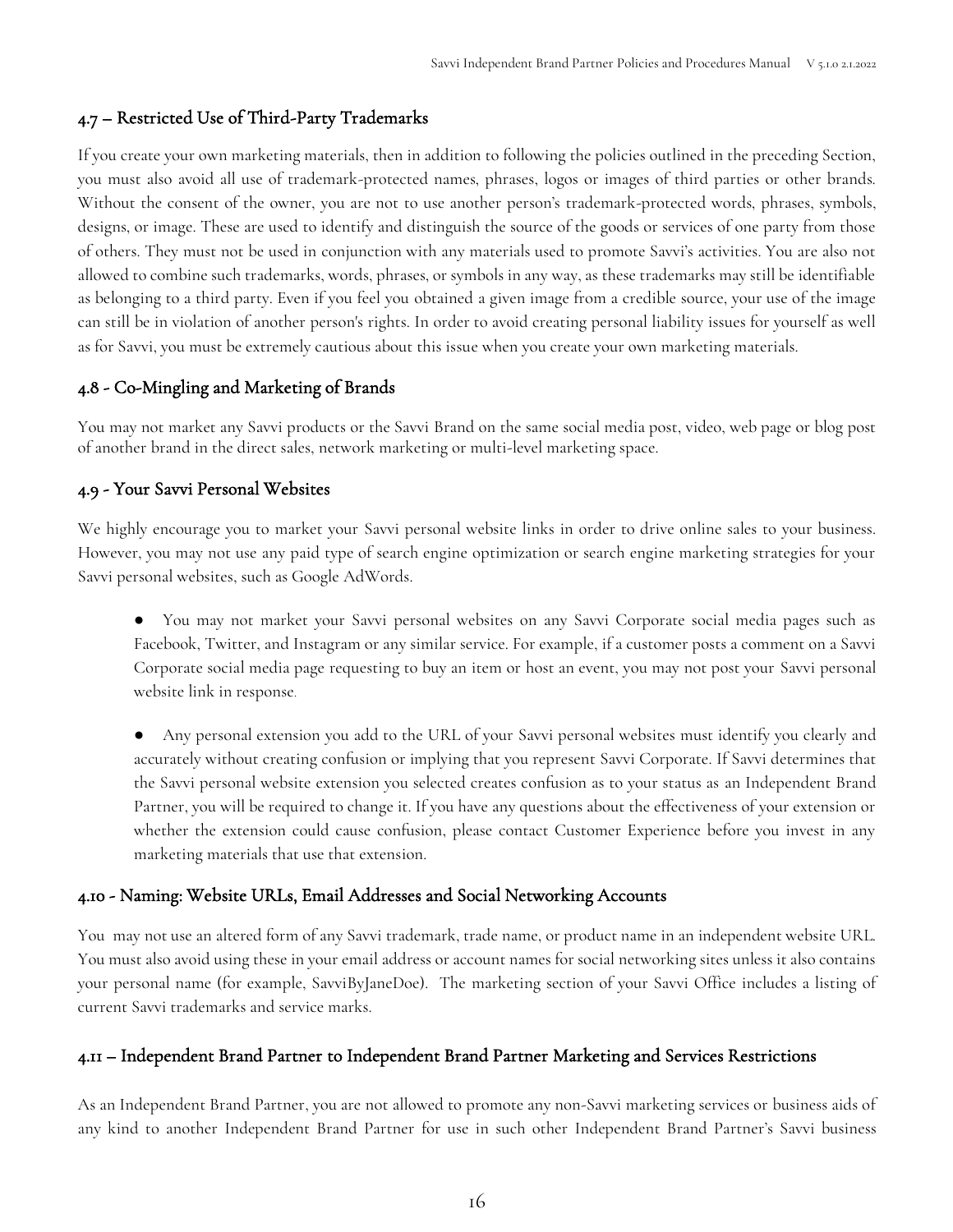activities. This means you cannot sell graphic design services, business coaching, photographs, videos, sales tools, marketing materials, business supplies, display items, etc. to other Independent Brand Partners for use in such other Independent Brand Partner's Savvi business activities. Independent Brand Partners may make approved sales tools available free of charge if they wish but may not charge other Independent Brand Partners for such materials. Savvi, at its sole discretion, may grant exceptions to this policy on a case by case basis. To be considered for an exception, an Independent Brand Partner must submit examples of the products or services or materials for review.

# 4.12 - Catalogs and Flyers

You are not permitted to advertise, promote, sell or sponsor Savvi products through third-party catalogs or flyers, whether such catalogues are online or in print. We encourage you to advertise your business via Savvi produced marketing materials.

# 4.13 - Sales through Third-Party Internet Sites

Independent Brand Partners are prohibited from selling Savvi products on any third-party websites (this includes, but is not limited to, eBay, Etsy, Amazon, Craigslist, Groupon, Poshmark, blogs or any other auction or Internet sites). Your agreeing to not sell Savvi products elsewhere also includes agreeing to not engage others to do so on your behalf. A violation of this policy will likely result in immediate termination of your Independent Brand Partner Agreement.

Even after your Independent Brand Partner Agreement is terminated, you cannot sell any items acquired as an Independent Brand Partner online in any online forums such as eBay, Amazon, Etsy and so forth.

# 4.14 - Commenting on Competitor Products Similar to Savvi

You may not use social media platforms to negatively comment on other brands or products that are competitive to Savvi products.

# 4.15 - Media Engagement

If a member of the news media contacts you about Savvi, you must refer them to the Savvi Public Relations team (pr@savvi.com). This includes journalists, reporters, column writers, bloggers who want to write about Savvi and are not interested in becoming an Independent Brand Partner, or any other member of the media. You must also contact the Savvi Public Relations team for approval before participating in any local or national media plans with respect to your Savvi business. The Public Relations team will initiate all television, cable TV, radio, Internet, newspaper, blogs, syndicated columns, broadcast shows, newsletter and magazine interviews, features and paid advertisements. If you are presented with an opportunity to promote your Savvi business in the media, you must do the following before you accept:

- Obtain Savvi's approval in writing before accepting the invitation.
- Obtain Savvi's approval in writing for any press releases before the release is published in the media.
- After you have received Savvi's approval for a story or segment to be published or aired in the media, you must receive coaching from Savvi's Public Relations team prior to the media event.
- For such media events, you may use only those 'Talking Points' provided by the Savvi Public Relations team.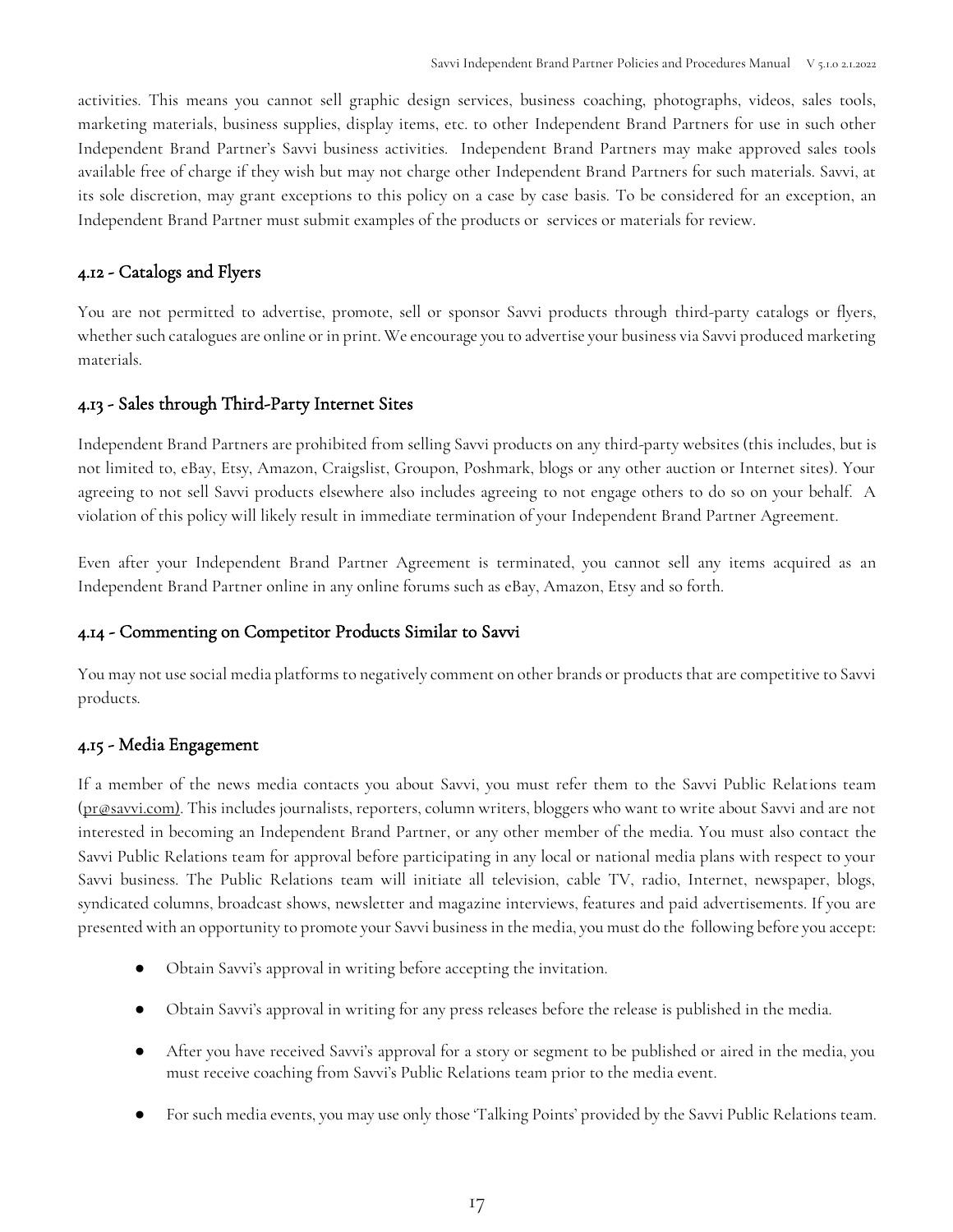During these events and in any other forum, you must always identify yourself as an Independent Brand Partner with Savvi and not give the impression that you represent the Savvi corporation or the Savvi Corporate staff.

#### 4.16 - Trade Shows/Expos/Booth Events

You may promote your business at exhibits, trade shows and craft fairs, as long as you comply with the following:

- You must register for the event and always refer to yourself as a Savvi Independent Brand Partner.
- You must ask the event organizer if a Savvi Independent Brand Partner has already registered for the event. You must not register for any event when another Independent Brand Partner has already registered.
- At the event, your booth must have a representative present at all times and must not be used to promote another business. Only Savvi products and the Savvi opportunity can be promoted at your booth during the event.
- Participation is restricted to events that have a duration of no more than one two-week event per calendar year.

# 4.17. Privacy and Recording Policy

a. As an Independent Brand Partner you agree that Savvi is authorized to use your name, photograph, Savvi-related social media posts and personal story and/or likeness in advertising or promotional materials. Independent Brand Partners waive all claims for compensation for such use.

b. Savvi events may be recorded by Savvi. Images, video and audio of people attending or participating in a Savvi related event may be used by Savvi. By registering and attending a Savvi related event, you agree to allow Savvi to use your image, video, audio and personal information in these recordings.

c. Except by the expressed written permission of Savvi, audio, video and cellular recording of Savvi related events is strictly prohibited as they are governed by an all-rights-reserved copyright policy. All audio and video recording devices are prohibited at Savvi events unless written permission is obtained from Savvi. This includes all Savvi related conferences, leadership or team meetings, training sessions, etc. Any attempt by unauthorized persons to record these events may result in the confiscation of and forfeiture of the recording device. No recording devices will be allowed into Savvi related events, and all bags, briefcases, and backpacks are subject to be searched.

# 4.18 - International markets

You may enroll Independent Brand Partners and customers only in countries on Savvi's approved list located in your Savvi Office. You may not export outside the United States any of Savvi's products, literature, sales aids or promotional material, nor may you sell directly or indirectly to others who export these Savvi items. All items relating to Savvi, its products or services, or its program may be marketed and sold by Independent Brand Partners only inside the United States.

# <span id="page-18-0"></span>SECTION 5: TAXES

a. As an independent contractor, you are not an employee of Savvi and you are responsible for paying local, state and federal taxes on any income generated as an Independent Brand Partner.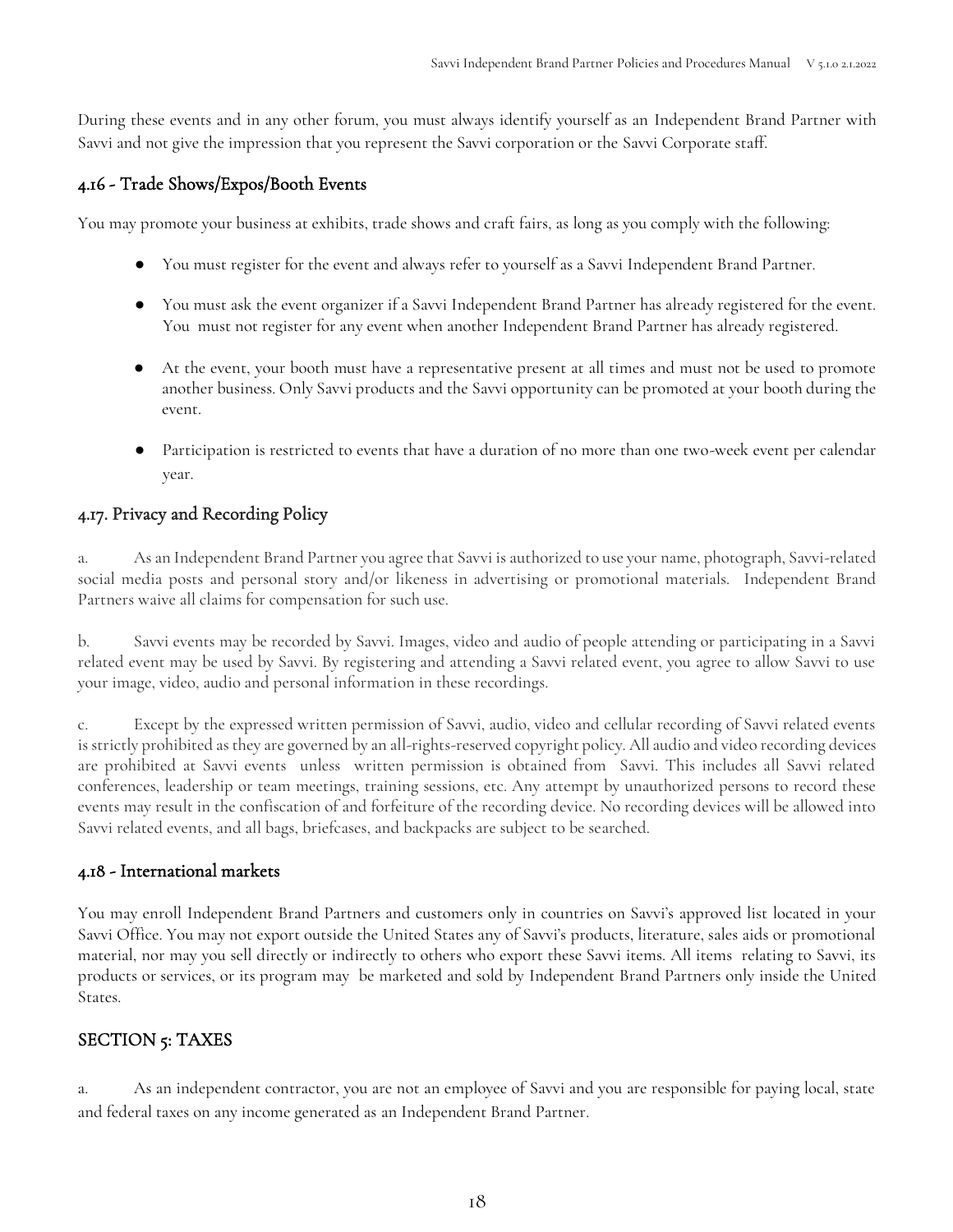b. It is your responsibility to maintain complete records of your income and expenses. Each year, when required by law, Savvi will send you an IRS Form 1099 MISC (Non-Employee Compensation) earning statement. Cash compensation and the value of non-cash compensation you are awarded such as travel incentive trips will be included on your IRS Form 1099 MISC.

#### <span id="page-19-0"></span>SECTION 6: REACTIVATION POLICY

a. An Independent Brand Partner whose Independent Brand Partner Agreement has been terminated may reapply to become an Independent Brand Partner. However, Savvi reserves the absolute right to deny such a request for reactivation.

b. If your re-application is accepted, you will start as a beginning Independent Brand Partner with no downline and no career sales volume.

c. Two scenarios exist that affect how your Savvi account may be reactivated:

#### 1. If the date your account was deactivated is less than 6 months ago (i.e., reinstatement):

- You must reactivate with the same sponsor and enroller.
- You must pay a \$25 Reactivation Fee.
- Your original Enrollment Date will not change, and you will not have the opportunity to earn any fast start incentives as a new Independent Brand Partner. You will see two important dates on your file: an original enrollment date and a latest reactivation date.
- Since your account is being reactivated, it will not count as a new enrollment for your sponsor or enroller.

#### 2. If the Date Your Account was Deactivated is more than 6 months ago:

- You will be able to enroll with any sponsor you choose.
- You will not be required to pay any reactivation fees.
- **●** You will be required to pay any fees that are normally required of new Independent Brand Partners.
- You will receive a new ID number, a new Enrollment Date, and you will be eligible to participate in any fast start promotions as a new Independent Brand Partner.
- <span id="page-19-1"></span>**●** Since you will be treated as a new Independent Brand Partner, your reactivation will count as a new enrollment for the Sponsor and enroller.

#### SECTION 7: GENERAL TERMS

#### 7.1 - Legal Compliance

As an Independent Brand Partner, laws, regulations and guidelines exist that dictate how you should run your business and you must follow them strictly. Savvi takes no responsibility for your ability or inability to comply with these laws, regulations and guidelines. The entire burden and responsibility for your business decisions and expenditures lies on you as an Independent Brand Partner. This includes calculating the appropriate income and self-employment taxes and maintaining your own insurance coverage.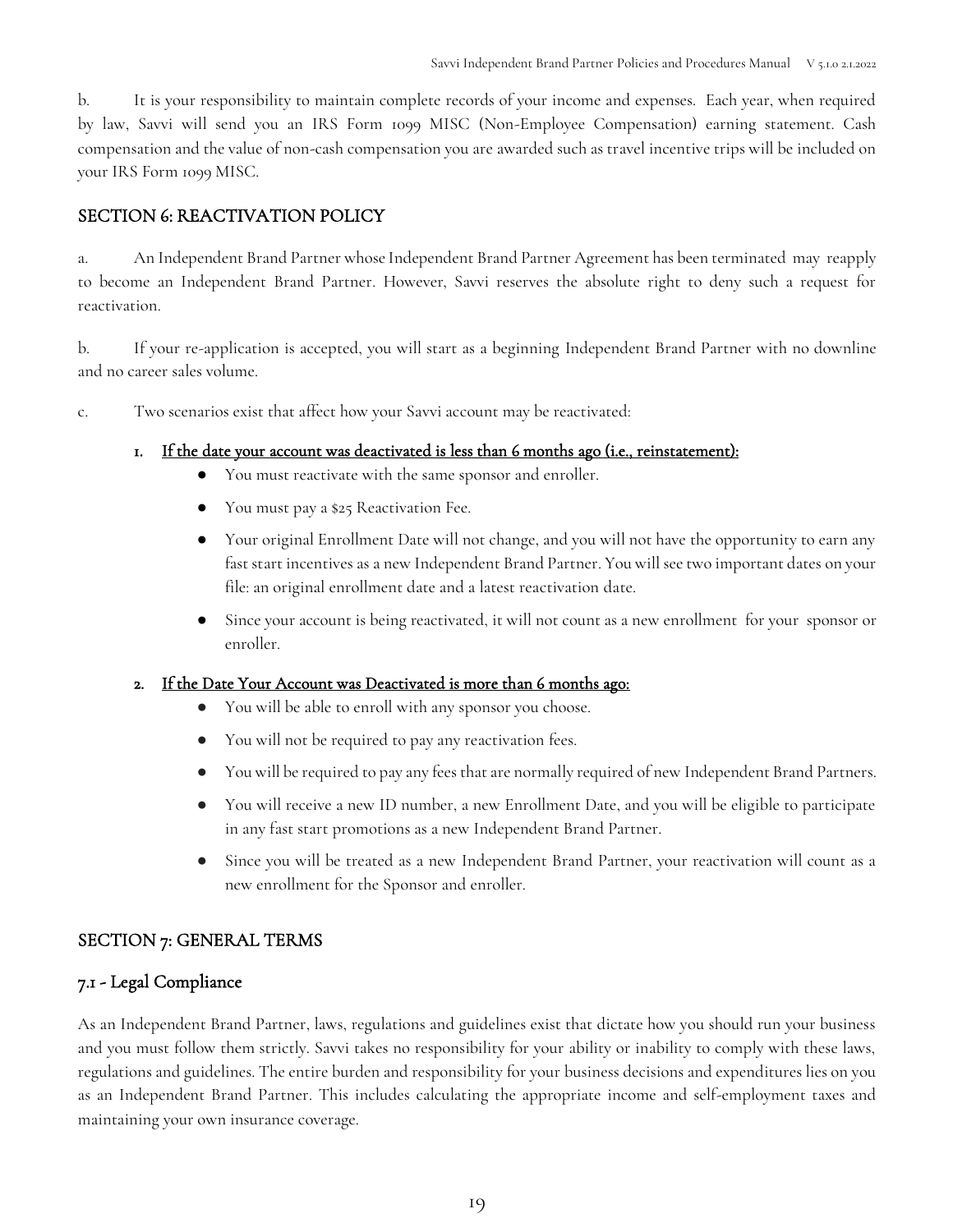#### 7.2 - Ethical Conduct

a. As an Independent Brand Partner, you should be honest in the way that you interact with your customers, team members and other Independent Brand Partners. Honesty and integrity are essential not just in business but for your affiliation with Savvi. Therefore, you agree to not engage in any activities that may reflect negatively on Savvi's reputation or cause harm to any customer or other Independent Brand Partner. You must also not make any negative, disparaging, untrue or misleading comments about Savvi, or any of its stakeholders, including the following:

- Savvi Independent Brand Partners and customers
- Savvi products
- the Rewards Plan
- the Savvi board of directors and corporate officers, and
- Savvi's employees and the employees of Savvi's affiliates or subsidiaries

b. Savvi encourages Independent Brand Partners to provide productive input to Savvi Corporate. However, all input to Savvi Corporate must be given directly to Savvi Corporate in a professional and courteous manner rather than being given in a negative and destructive way or through third parties . Direct input is useful and can improve the experience of Savvi's stakeholders as well as Independent Brand Partners. On the other hand, negative comments only harm Savvi and the other Independent Brand Partners. Independent Brand Partners can provide input and feedback by emailing feedback@savvi.com.

# 7.3 – Participating in another Direct Selling Program

You may not engage in another direct selling program that sells products that compete directly in the same product categories as Savvi's products such as apparel or any other product categories offered by Savvi. If you engage in another direct selling program, you may not recruit, solicit, employ or engage any Savvi Independent Brand Partners, customers, referral sources, employees, vendors, suppliers, associates, or independent contractors to participate in the other direct selling program. You may also not market any Savvi products or the Savvi brand on the same social media post, video, web page or blog post as the other direct selling program.

# 7.4 - Non-Solicitation

Because it is expensive to recruit and train employees, it is critical that after the recruitment and training efforts have been made, these employees remain loyal to Savvi and even to you. Because of this, Savvi does not under any circumstances allow you to solicit, hire, or offer employment or compensation of any kind to any of its employees. In addition, you are not permitted to use any services of any Savvi employee outside of the scope of their employment during the term of their employment. You may also not solicit any Savvi employee or Independent Brand Partner to join another direct selling opportunity. While you are an active Independent Brand Partner of Savvi and for a period of 12 months following the termination of your Independent Brand Partner Agreement, you may not use your Savvi related social media accounts to solicit anyone to join another direct selling, party plan, multilevel, or network marketing program.

# 7.5 - Conflicts

a. Savvi does not permit any person who is a principal of another direct selling company to become an Independent Brand Partner. For the purposes of this section, principal means any of the following:

- A director, officer, or executive of another direct selling business
- Any person who is the sole proprietor, a general partner, or an owner of 10% or more of any business entity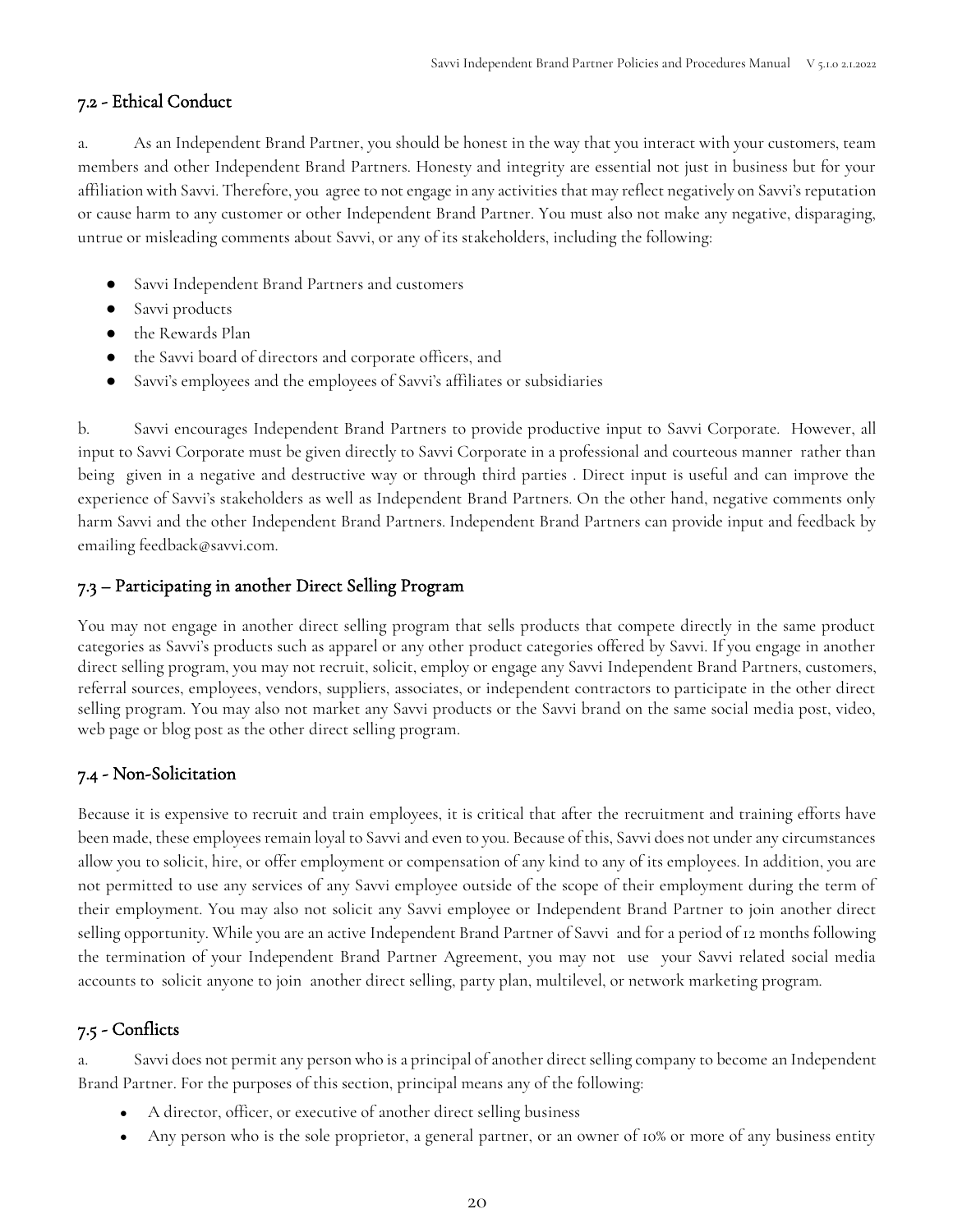that conducts sales through a direct sales channel or controls, shares control, or is controlled by any business entity that earns its revenue through a direct sales channel.

b. Savvi reserves the right to restrict an Independent Brand Partner's participation in Savvi events if that Independent Brand Partner or a member of their immediate household is a principal or employee of another direct selling company.

#### 7.6 - Inappropriate Recruiting Methods

Savvi does not condone or approve of Independent Brand Partners using unlawful, deceptive or inappropriate recruiting methods. If any lawsuit, arbitration or mediation is brought against an Independent Brand Partner by a third party because the Independent Brand Partner's recruiting is or appears to involve inappropriate recruiting methods, Savvi will not assist in the defense or indemnify or compensate the Independent Brand Partner or any other person for any judgment, award, or settlement made against the Independent Brand Partner. If a third party brings or threatens legal action against Savvi based on the conduct of the Independent Brand Partner, the Independent Brand Partner agrees to declare Savvi uninvolved in any wrongdoing and fully indemnify Savvi for all costs, expenses, attorney's fees and damages incurred as a result of such third party action.

#### 7.7 - Business Entities

a. Business Entities may enroll as Independent Brand Partners by completing the Independent Brand Partner Agreement and submitting a Business Entity Addendum to Savvi. "Business Entity" means a corporation, partnership, limited liability company, trust or other legally recognized entity. An Affiliated Party may only have an interest, either directly or indirectly as a member of a Business Entity, in one Savvi independent business. An "Affiliated Party" is an individual, partnership, trust, limited liability company, or other entity that has an ownership interest in, or management responsibility for, a Business Entity, or is employed by the Business Entity. If a Business Entity enrolls as an Independent Brand Partner, the Business Entity and each Affiliated Party and all individuals who have an ownership interest in the Business Entity or an Affiliated Party must comply with the Independent Brand Partner Agreement. If a Business Entity and/or any Affiliated Party or individual with an ownership interest therein violates the Agreement, Savvi may take disciplinary action against the Business Entity, any of the Affiliated Parties, and/or any of the individuals with an ownership interest therein.

b. Savvi will not divide compensation among multiple parties, nor will it divide a downline organization. Consequently, if a Business Entity that operates a Savvi business dissolves, the owners of the Business Entity must instruct Savvi on the identity of the party who is to receive the Savvi business. The Savvi business must be awarded to a single individual or entity that was previously recognized by Savvi as an owner of the Business Entity. Savvi will not divide the business among multiple parties or issue separate commission payments. The single individual or entity that is awarded the Savvi business must complete and submit to Savvi a new Independent Brand Partner Agreement and Business Entity Addendum within 30 days from the date the Business Entity is dissolved or the Savvi business will be terminated.

# 7.8 – Marriage/Divorce

a. Marriage/Statutory Domestic Partnership: Only one spouse in a marriage or one partner in a statutory domestic partnership may become an Independent Brand Partner. If after having established their own individual Independent Brand Partner affiliations to Savvi, two Independent Brand Partners marry or enter into a statutory domestic partnership,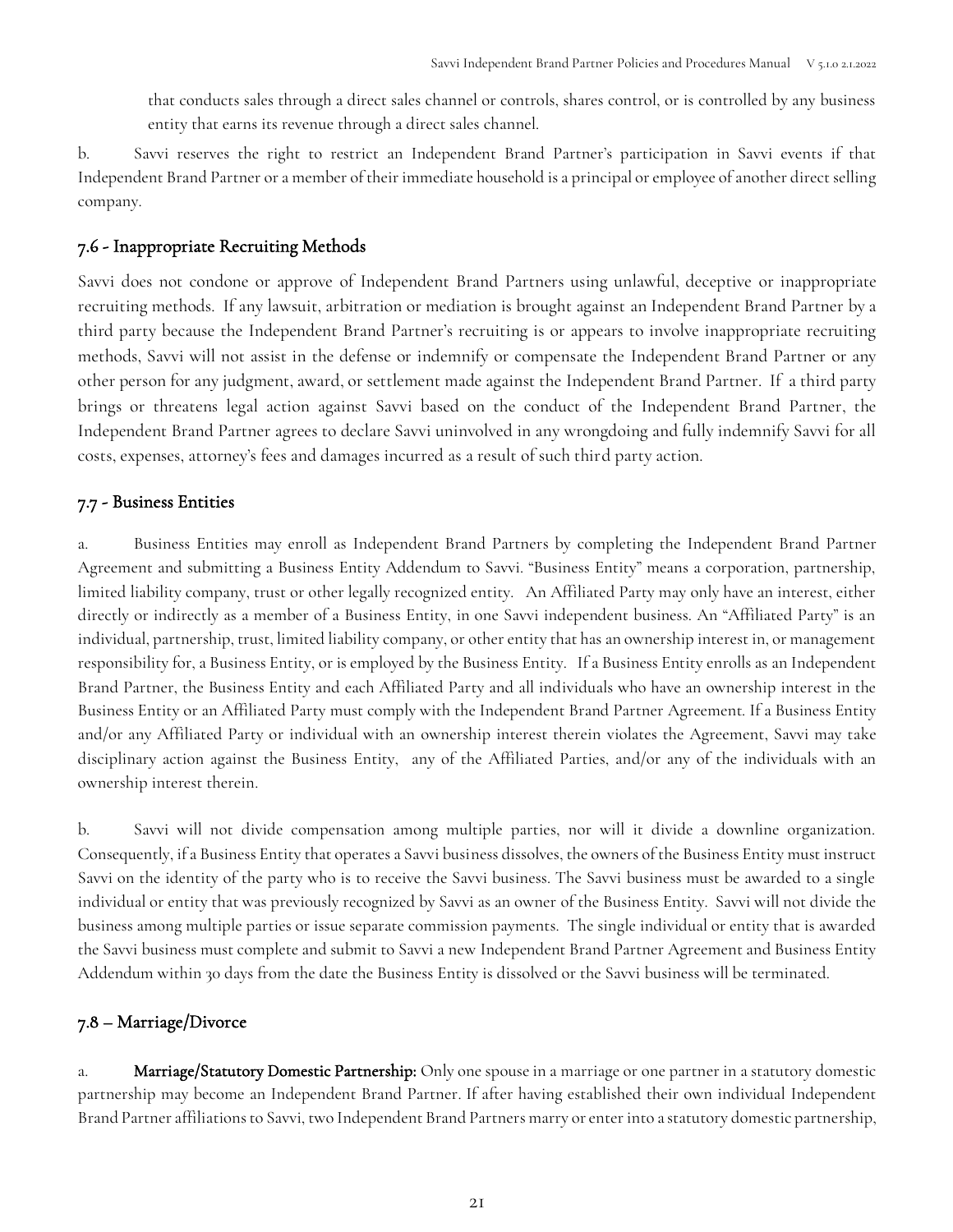they may continue to operate their existing Independent Brand Partner positions. A spouse of an existing Independent Brand Partner may request an exception to this policy and Savvi reserves the right, in its sole discretion, to grant an exception. Savvi normally will only consider exceptions where there is a strong case that two spouses will operate their Savvi businesses independently from one another.

b. Divorce: Savvi will not divide commissions among multiple parties, nor will it divide a downline organization. Consequently, in divorce cases, any settlement or divorce decree must award the Savvi business in its entirety to one of the former spouses. Alternatively, if the divorcing spouses wish to continue to operate their independent Savvi business together, they must form a Business Entity and the subject Savvi business will be transferred to the Business Entity. If they do not form a Business Entity to continue operating the business, Savvi will recognize as the owner of the business the former spouse to whom the business is awarded pursuant to a legally binding settlement agreement or decree of the court. The former spouse who receives the Savvi business must also execute and submit a new Independent Brand Partner Agreement within 30 days from the date on which the divorce becomes final or the Savvi business will be terminated. Likewise, if the former spouses form a Business Entity for purposes of operating the independent Savvi business, the Business Entity must complete and submit to Savvi a new Independent Brand Partner Agreement and Business Entity Addendum within 30 days from the date the divorce becomes final or the Savvi business will be terminated.

# 7.9 – Transfer of an Independent Brand Partner Agreement

a. Death: An Independent Brand Partner may leave his/her independent Savvi business to his/her heir or heirs upon his or her death. In the event there is more than one heir to whom the Savvi business is left, the heirs must form a Business Entity to operate the business and Savvi will transfer the business and issue commissions to the Business Entity and the Business Entity will be able to continue operating the business. The beneficiary of the business must provide Savvi with certified letters testamentary and written instructions of the trustee of the estate, or an order of the court, that provides direction on the proper disposition of the Savvi business. The beneficiary, or Business Entity if there is more than one beneficiary, must complete and submit to Savvi an Independent Brand Partner Agreement within 30 days from the date on which the business is transferred by the estate to the beneficiary or beneficiaries or the business will be terminated.

b. Disability: Should an Independent Brand Partner become disabled to the extent that the Independent Brand Partner can no longer fulfill the required duties, the Independent Brand Partner Agreement will terminate.

c. Sale or Transfer: Independent Brand Partners in good standing who wish to sell or transfer their business must receive Savvi's prior written approval before the business may be transferred. Requests to transfer a business must be submitted in writing to the Standards and Practices department a[t standardsandpractices@Savvi.com](mailto:legal@colorstreet.com). It is within Savvi's sole and absolute discretion whether to allow a business sale or transfer. No business that is on disciplinary probation, suspension, or under disciplinary investigation may be transferred unless and until the disciplinary matter is resolved.

d. Right of First Refusal: Prior to transferring a business to a third party, the Independent Brand Partner must offer Savvi the right of first refusal to purchase the business on the same written terms as negotiated with a third party. Savvi shall have ten days to exercise its right of first refusal.

# 7.10 – Limitations on Independent Brand Partner and Household Businesses

a. At any given time, an individual is allowed to own, operate, control, or have an interest (direct or indirect) in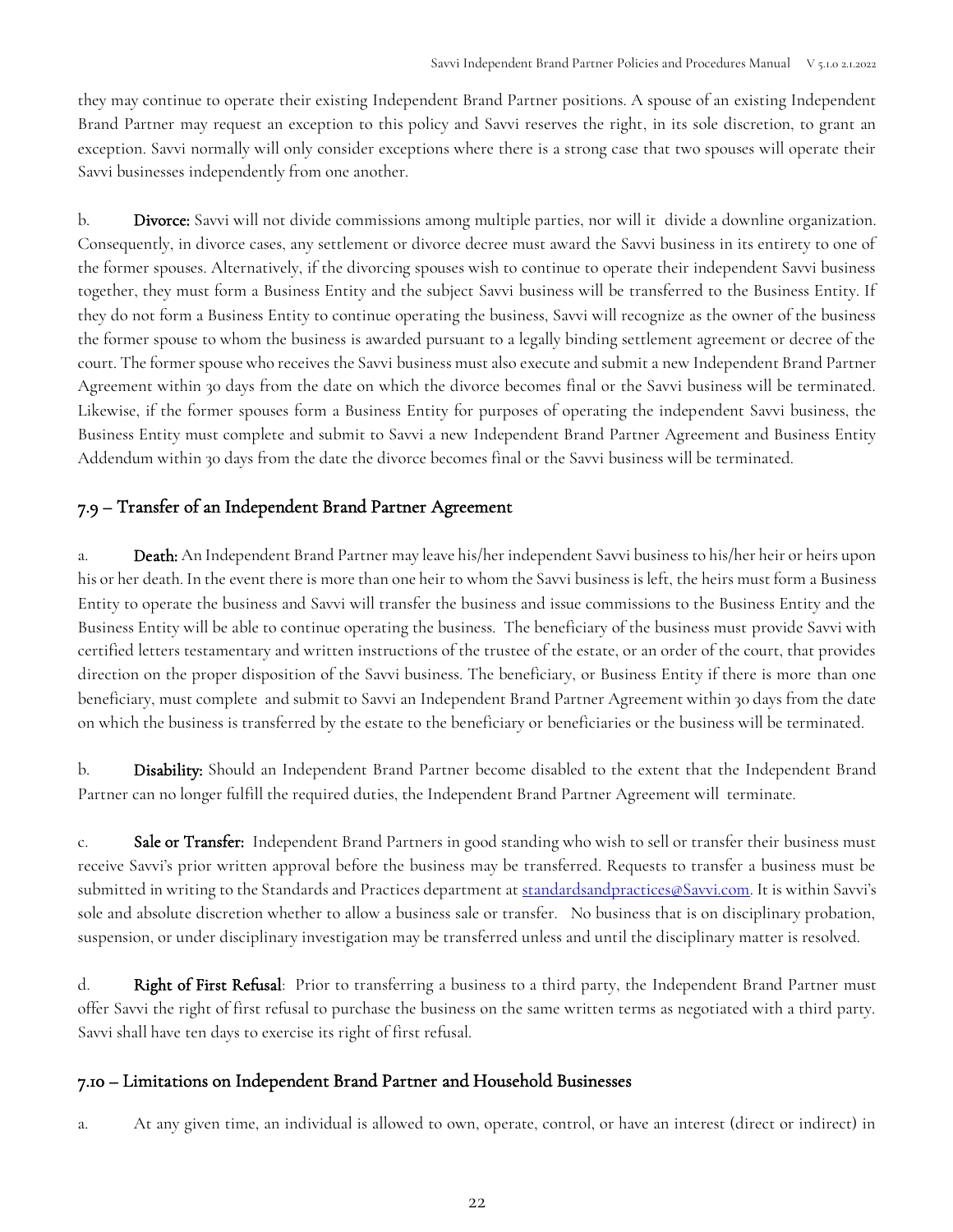only one Savvi business. An Independent Brand Partner may not own, operate or control a separate customer account.

b. Two or more Independent Brand Partners may have the same home address, or one Independent Brand Partner will be allowed to have another Independent Brand Partner in their immediate family (other than a spouse or a statutory domestic partner), only if the following conditions are met:

- 1. Each Independent Brand Partner runs their business entirely independently of that other Independent Brand Partner; and
- 2. Neither Independent Brand Partner directly or indirectly sponsors the other Independent Brand Partner.

#### 7.11 – Actions of Household Members

If a person who lives in the same household as an Independent Brand Partner does anything that would be a violation of the Independent Brand Partner Agreement, including these Policies and Procedures, if it were done by the Independent Brand Partner, the Independent Brand Partner may be held responsible for the actions of that household person .

#### 7.12 - Bank Accounts

As a Savvi Independent Brand Partner, you do not have permission or the right to use the trademark or trade name Savvi on bank accounts, credit applications with local suppliers, or any other business forms. Checking accounts can simply be called "Business Accounts". However, if you need to list a business name, you are permitted to use your name and the title "Savvi Independent Brand Partner". This guideline has been included in order to avoid misleading others into believing that an Independent Brand Partner's business is the same as the Savvi corporation or that the Independent Brand Partner is an employee or representative of the Savvi corporation or Savvi corporate offices.

# 7.13 – Severability

a. If any provision of the Independent Brand Partner Agreement, including these Policies and Procedures, in its current form or as amended, is held void or unenforceable, only the void or unenforceable portion(s) of the provision shall be severed from the Independent Brand Partner Agreement, including these Policies and Procedures, and the remaining provisions shall remain in effect. The remaining provision shall be reformed so that it is in compliance with the law and reflects the purpose of the original provision as closely as possible.

b. The existence of any claim or cause of action of an Independent Brand Partner against Savvi shall not constitute a defense to Savvi's enforcement of any term or provision of the Independent Brand Partner Agreement, including these Policies and Procedures.

# 7.14 - Grievances and Complaints

If you have an unresolvable grievance or complaint about another Independent Brand Partner regarding any practice or conduct related to the Savvi business, please submit an email describing the situation to Standards and Practices for review at standardsandpractices@savvi.com.